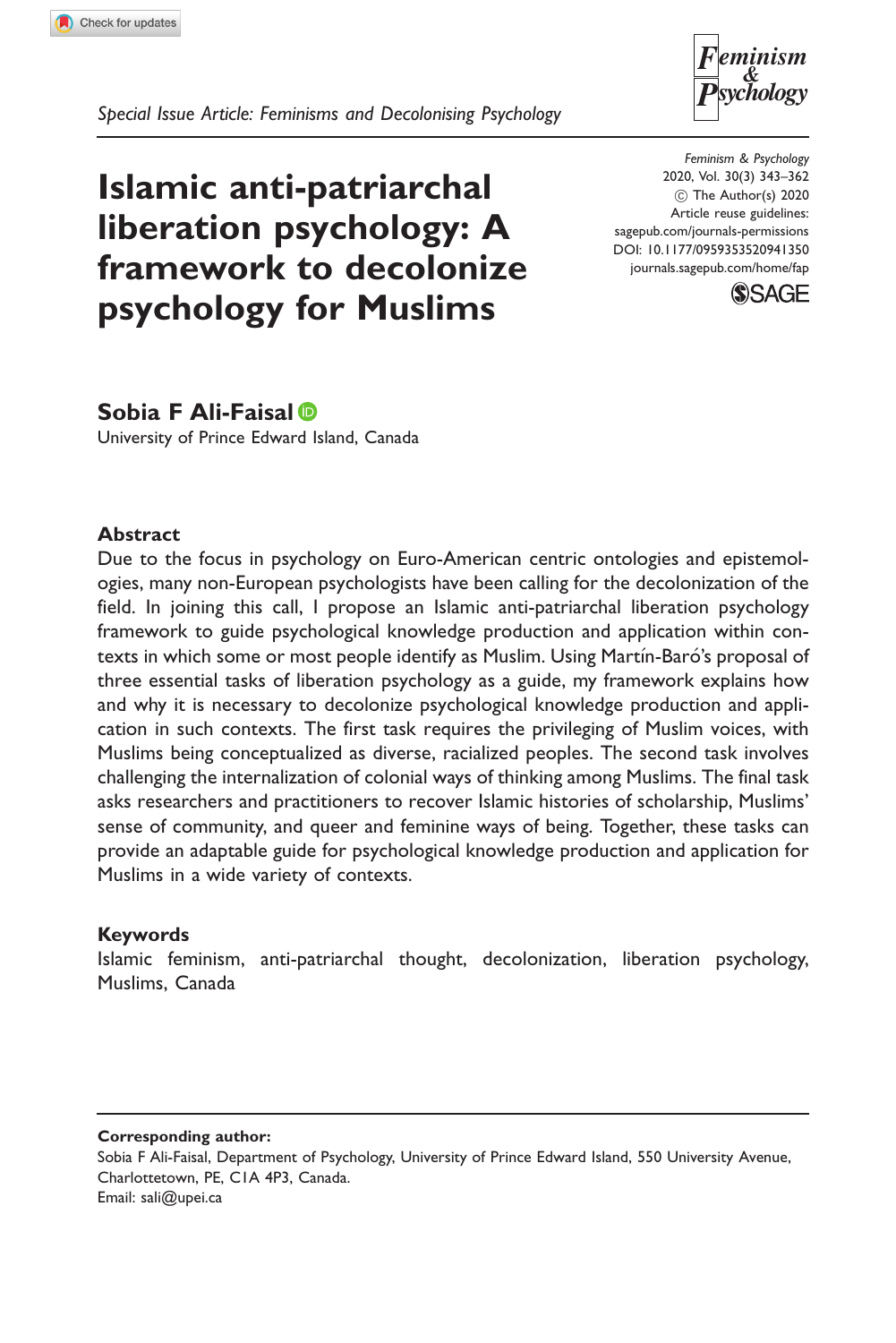It has been noted for some time that there is a need to decolonize psychology and create a psychology of the oppressed (Adams et al., 2015; Bulhan, 1985, 2015; Fanon, 1968; Martín-Baró, 1994; Moane, 1999; Nobles, 2015; Pillay, 2017). Most mainstream psychology has been formulated by and for Euro-US populations by psychologists who ignore global and historic influences (Bhatia, 2017). By acting in myopic ways to create a psychology largely focused on privileged populations, psychologists mostly ignore racialized and oppressed communities (Arnett, 2008). Consequently, theorists have formulated conceptually limited ideas based on their mainly white, Euro-US populations and imagined a mythic normative ideal wherein the lives of Black, Indigenous, and People of Colour (BIPOC) and those of the Global South (Africa, Asia, Latin America, and Oceania) are evaluated against Western hegemonic ontology (Adams et al., 2015; Bulhan, 1985). In this paper, I propose using Islamic anti-patriarchal liberation psychology to decolonize psychological research and practice, and to create an inclusive psychology that accommodates the multiple identities of Muslims, including cisgender men and women, two-spirit (Indigenous Muslims), lesbian, gay, bisexual, transgender, queer, questioning, intersex and asexual (2SLGBTQQIA) Muslims.

# Positionality of the author

Tuck and Yang (2012) caution that people of colour who live in a settler colonial nation-state are still settlers who benefit from the continued theft of Indigenous lands and, as Phung (2011) notes, can often reproduce derogatory settler colonial narratives of Indigenous peoples. Therefore, when settlers of colour (SOC) do not acknowledge their status as settlers in their critical work, Tuck and Yang believe their efforts of decolonization become incommensurable with decolonization. Although South Asia (my family's origin) was once colonized by the British, and although SOC do not benefit from the power and privilege held by white settlers (Phung, 2011), Tuck and Yang declare that decolonization work by SOC: a) requires recognition that the various experiences of colonization differ and that SOC reside on colonized lands, and b) should include calls to decolonize the lands upon which they live. I am the daughter of Sunni Muslim Punjabi Pakistani immigrants, born on Treaty 6 Territory. I propose this framework as I live and work on the traditional and unceded territory of the Mi'kmaq First Nation. Phung (2011) notes that SOC are aware that we are not from here, and that we have never really belonged. But, she warns, since many settlers often perpetuate narratives of entitlement to land and thereby ignore the fact that they live on stolen Indigenous lands, SOC who are allies of Indigenous peoples should not create "self- indigenizing" narratives within their communities. Therefore, I recognize and assert that my call to decolonize epistemologies and ontologies for Muslims must come alongside my call to decolonize the lands of Indigenous nations across Turtle Island.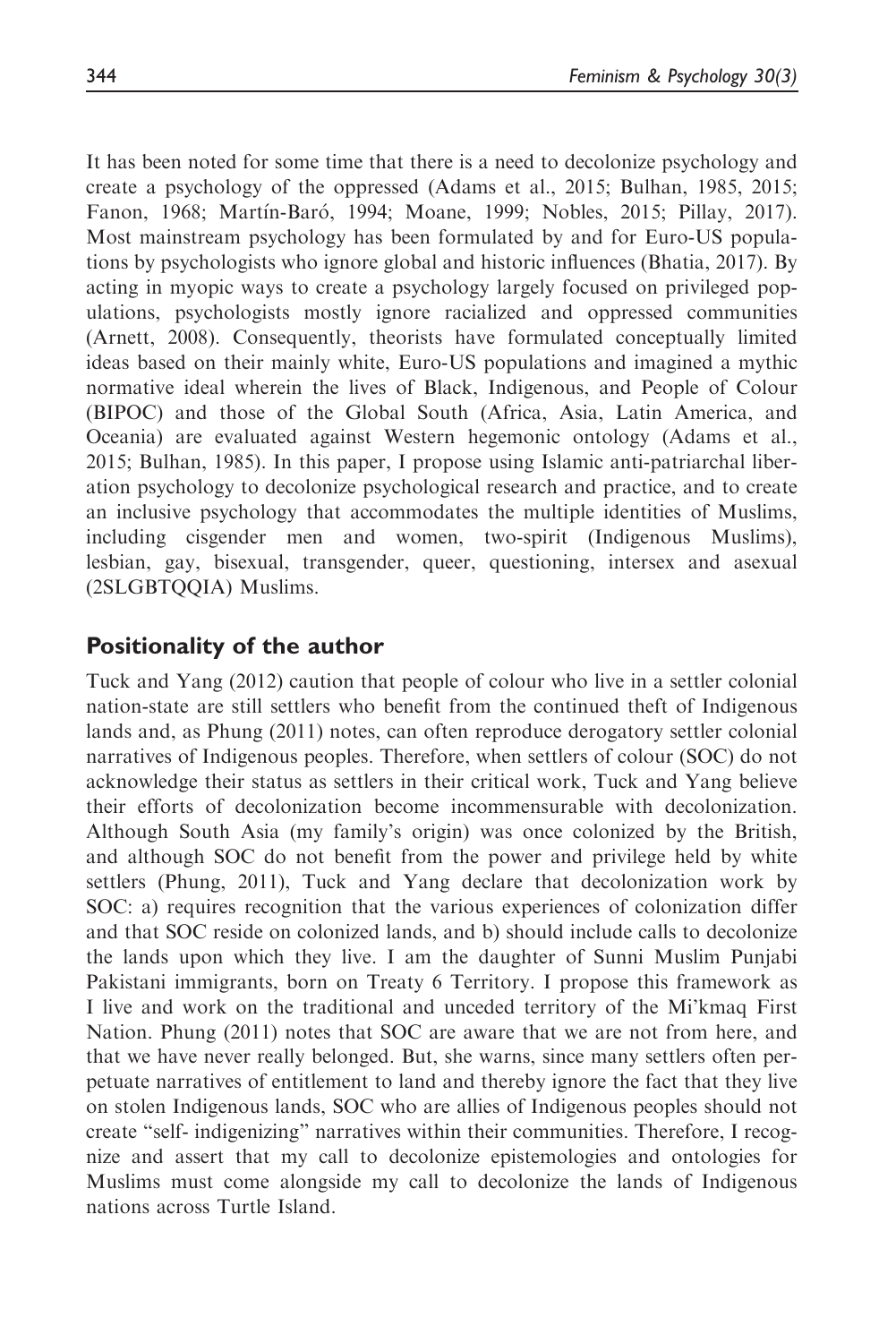# Toward decolonizing psychology for Muslims

Bulhan (1985) notes that if the field of psychology is to be decolonized then there must be a focus away from the individual toward the collective well-being of the oppressed. He also recommends shifting the attention from people adjusting to their circumstances to concentrating on exploring and understanding strategies for empowerment. Instead of viewing people as passive victims, he suggests viewing people as individuals with the ability to create change. Rather than perceiving behaviour as instinctual and valuing the creation of generalizable, universal knowledge, Bulhan (2015) asks psychologists to promote human needs and emphasize the creation of context-specific knowledge that stems from the people. To accomplish this shift in psychological research and application, scholars in psychology (e.g. Adams et al., 2015; Moane, 1999) recommend using Ignacio Martín-Baró's (1994) conceptualization of liberation psychology, an application of social psychological methods to work toward the liberation of the oppressed. In theorizing liberation psychology, Martín-Baró (1994) proposed three main tasks: 1) privileging marginalized voices; 2) de-ideologization, in which ideologies considered the "natural" ways of being, are disrupted; and 3) recovering historical memory, in which memories of the colonized, repressed by colonizers, are recovered. Originating in Latin America, liberation psychology focuses on increasing the critical consciousness of the oppressed, also known as the process of conscientization (Freire, 1972), and utilizing qualitative participatory action research (PAR) methodologies (Fals-Borda, 1987; Lykes, 2013; Montero, 2009) for knowledge production. Psychological research and application using this framework is centred around oppressed populations, making it applicable to various contexts. Both the parameters of the research methods and the application of the research findings are determined by the population with whom the research is conducted. Therefore, scholars have suggested the application of liberation psychology as a means of empowering oppressed communities and producing and applying psychological knowledge by and for the oppressed.

Lykes and Moane (2009) argue for a feminist liberation psychology in which liberation psychology with its focus on anti-coloniality and liberation of the oppressed is combined with feminist psychology with its focus on the liberation of women and 2SLGBTQQIA peoples. This merger, they suggest, can extract knowledge from the field of psychology to develop psychological theory, research, and practice. They argue that both liberation psychologists and feminists have created knowledge that challenges male-centric and Euro-centric psychological theories, methods and constructs and have engaged in transformative social actions. Indeed, such a merger, when applied to Muslim populations, would challenge not only colonial impositions but also patriarchal oppression, under which Muslims of all genders often struggle to thrive.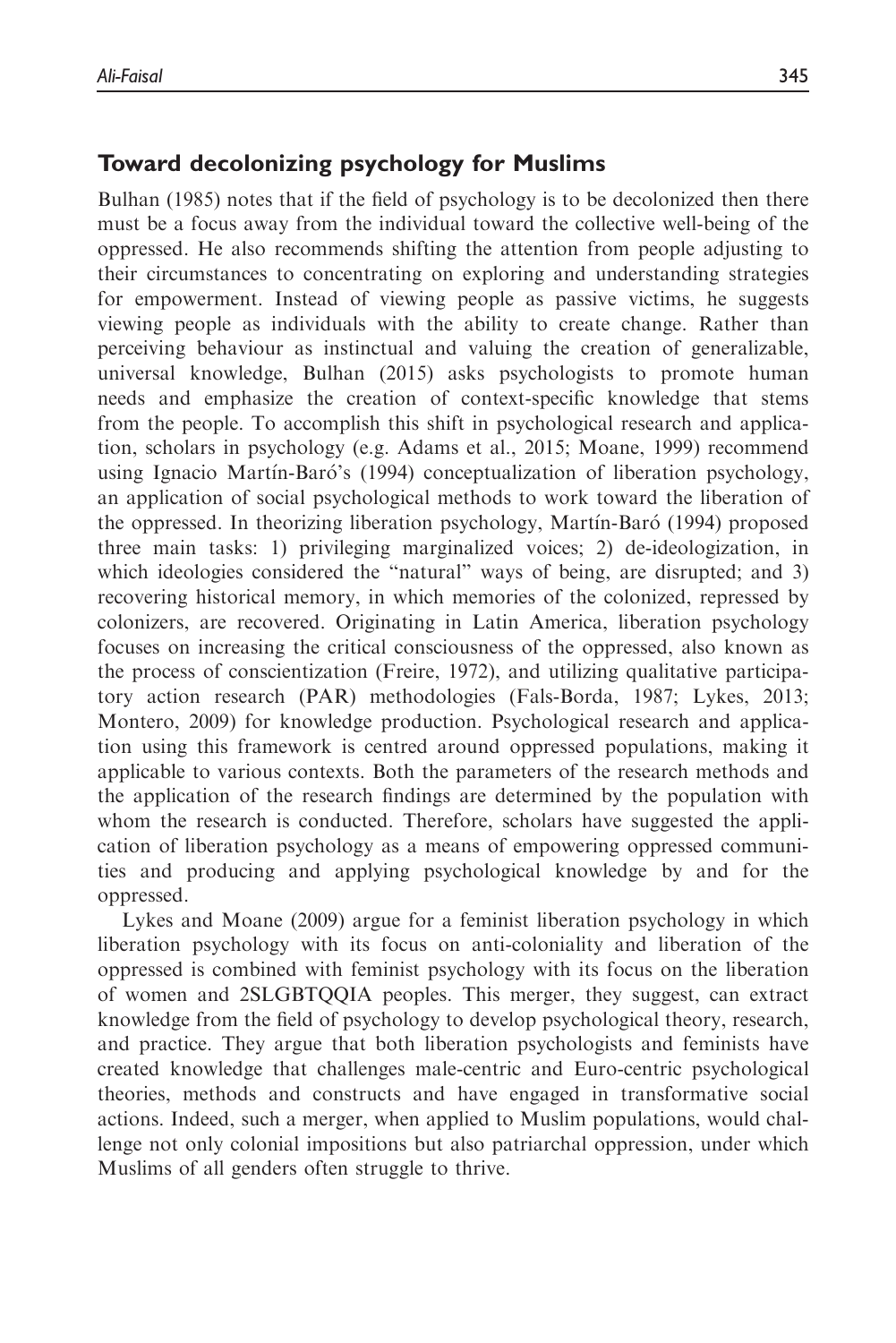## The need for a decolonial framework

Although some strides have been made in feminist psychology (Lykes & Moane, 2009), Islamophobic and Orientalist theories about Muslim women and the men in their lives remain. For example, in her writings, pioneering American feminist psychologist Phyllis Chesler depicts Muslim women as weak and brainwashed (Chesler, 2010) while Muslim men are presented as extraordinarily patriarchal and violent toward women (Chesler, 2009; Chesler & Bloom, 2012). Indeed, the psychological literature on non-Euro-US populations often holds this Orientalist lens (Adams et al., 2015). Said (1978) introduced the concept of Orientalism as a discourse whereby Europeans and Americans rendered North African and West and South Asian societies as exotic, uncivilized, unsophisticated, and in need of Western interventions. Muslims were often portrayed in hypersexualized ways in the imaginings of Orientalist European writers who depicted Muslim societies as barbaric and animalistic (Ahmed, 2002). Said states that Orientalism is a form of thought, based on the assumptions of ontological and epistemological supremacy of "the Occident" (i.e. the West) over "the Orient", such that "the Orient" is characterized as ontologically emotional, subservient, and lazy and epistemologically illogical and mythological, while "the Occident" is viewed as rational and industrious in their ontology and epistemologically logical and scientific. This dichotomous understanding informs academic theory production such that there appears a distinction between an "uncivilized East" and a "civilized West". It is a discourse in which a scholar exterior to "the Orient" re-imagines "the Orient" for the consumption of "the Occident." Although one may prefer to believe such imaginings are in the past, Orientalist representations of Muslims in psychological literature are currently present (see Vandello, 2016) which render the West as rational, thinking, logical, and intellectual while Islam is painted as brutish, radical, irrational, and illogical. Indeed, much of the quantitative psychological research on Muslims paints Muslims in unsophisticated ways, excluding analyses of the many contextual factors that impact the lives of Muslims (Amer & Bagasra, 2013; Haque et al., 2016; Sheridan & North, 2004).

In their review of the limited psychological research on Muslims between 1991 and 2011, Amer and Bagasra (2013) noted the lack of valid and culturally sensitive research instruments as one of the limitations of the research, noting that many "frustrated" (p. 138) scholars developed their own measures, sometimes without investigating psychometric properties before use, while others chose to use Eurocentric measures despite lack of psychometric data demonstrating applicability to Muslim populations. Using such measures resulted in low reliabilities. Additionally, they found conceptual insensitivities in the constructs being measured such that labels were often not clearly understood by respondents. In their review of the clinical psychology research on Muslims from 2006 to 2015,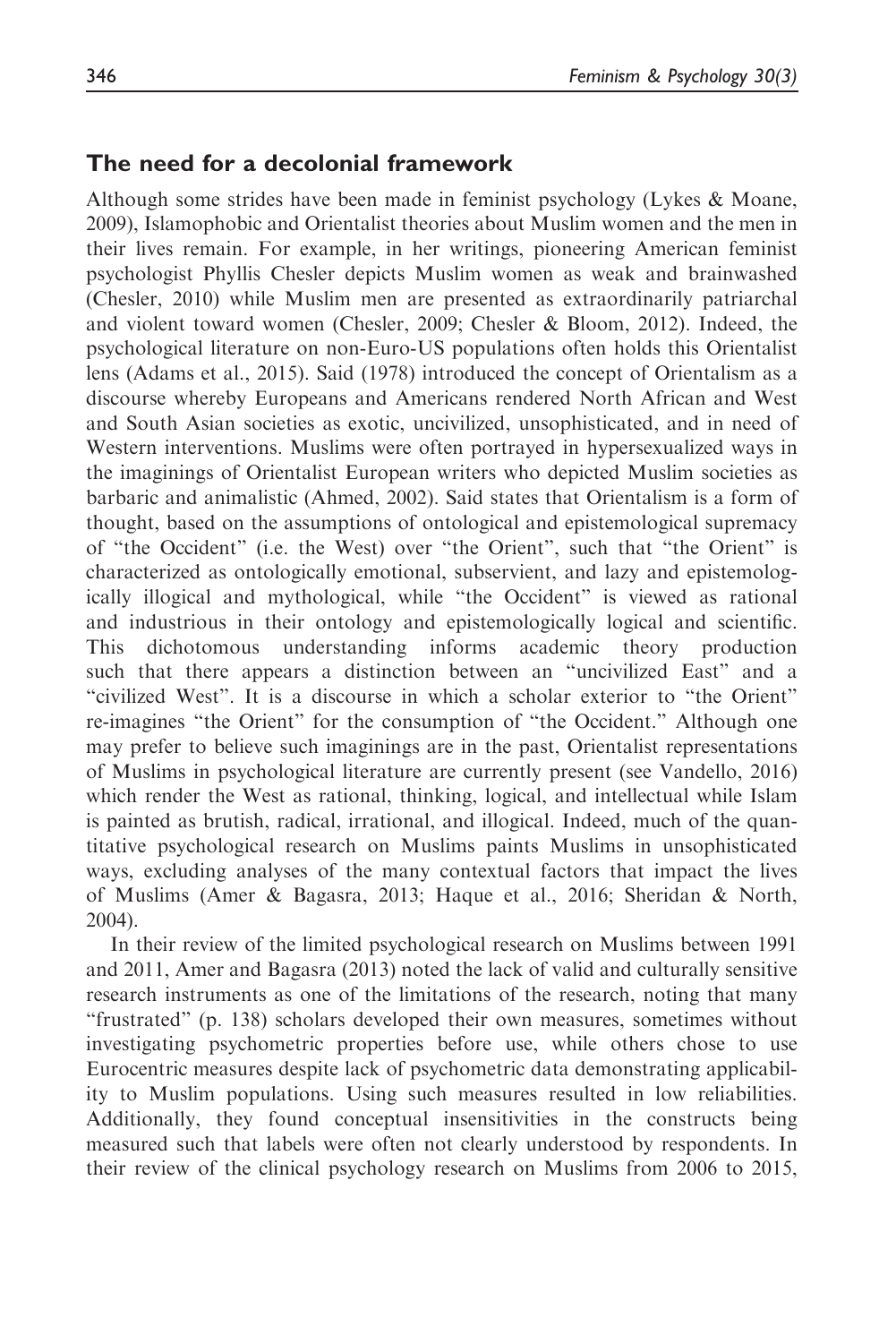Haque et al. (2016) found that some researchers and theorists working on the mental health of Muslims asserted that Western clinical psychological models were compatible with Islamic values and could be applied to Muslims, while others proposed modified Eurocentric theoretical models for Muslim populations, and only a few researchers designed new, Islamically-informed mental health interventions. Although Haque et al. (2016) note that in the last 10 to 15 years Muslimspecific measures of religiosity, experiences of religious discrimination, and coping have been developed, and they highlight some publications that illuminate historical accounts of a psychology based on Islamic concepts and traditions, they do not engage specifically with the question of decolonizing psychological knowledge and practice related to Muslims.

Some Muslim psychologists have proposed the field of Islamic psychology to remedy the gap in psychology (Kaplick & Skinner, 2017; Sahin, 2013; Skinner, 2010, 2018). Two main conceptualizations have been offered. First, Islamic psychology has been described as a psychology that is developed from and informed by Islamic sources and concepts (Kaplick & Skinner, 2017; Skinner, 2018). Psychological concepts, such as the self, are understood in the ways described within Islamic tradition. In their review Haque et al. (2016) highlight the development of Islamically-informed theoretical models and frameworks to address the mental health of Muslims, though none appear to have been evaluated for efficacy in clinical practice. Second, Islamic psychology has been described as a psychology influenced not by Islam but rather by Muslims who are influenced by Islam and in which the subject and object of study are Muslims (Sahin, 2013). Psychological concepts are understood in the ways that Muslims practise or exhibit these concepts in line with Islamic traditions. In both literatures, the field is categorized as a psychology of religion (Haque et al., 2016; Kaplick & Skinner, 2017; Rothman & Coyle, 2018; Sahin, 2013; Skinner, 2018), and the focus is mainly on mental health (Awaad & Ali, 2015; Haque, 2004; Haque et al., 2016; Kaplick & Skinner, 2017; Keshavarzi & Haque, 2013; Omrani et al., 2012; Rothman & Coyle, 2018; Skinner, 2010, 2018; Yaacob, 2013), while other areas of psychology, such as social psychology, are excluded. Although there is a recognition that "Western" psychology may be culturally inappropriate for most Muslims, the inherent colonial nature of the field is not explicitly recognized or challenged (Badri, 1979; Haque, 2004; Haque et al., 2016; Rothman & Coyle, 2018; Sahin, 2013; Skinner, 2010, 2018); rather, psychological concepts are understood from the perspective of the Euro-US experience. In this literature the individual is situated as the centre of attention and study, while the health and well-being of the community are not addressed (Haque et al., 2016; Kaplick & Skinner, 2017; Skinner, 2018). Although the field of Islamic psychology has been proposed to counter the Euro-US-centric lens of mainstream psychology and to create space for Muslims in the field, it is not being proposed as a psychology of the oppressed, nor a decolonized psychology.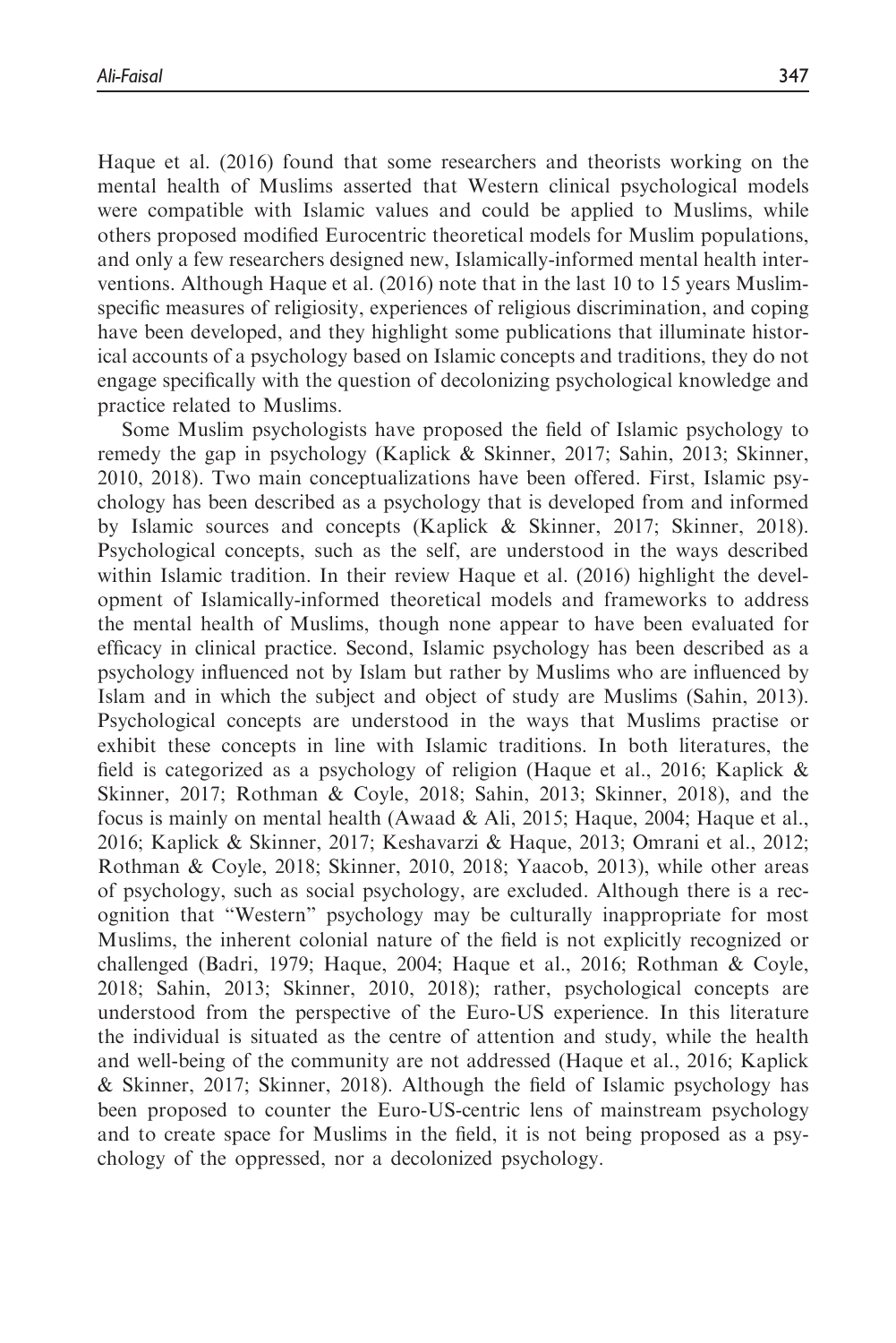# Conceptualizing Muslims

Considering Muslims are a global population of 1.8 billion people (Diamant, 2019) with immense diversity in all ways, it is important to understand how Muslims' unified experiences of global oppression make the need for a decolonial psychological framework clear.

## Muslims as racialized

Within the psychological literature Muslims are mainly conceptualized as a religious group (Haque, 2004; Haque et al., 2016; Kaplick & Skinner, 2017; Keshavarzi & Haque, 2013; Rothman & Coyle, 2018; Skinner, 2010, 2018), not as oppressed, marginalized, and colonized communities. However, many scholars argue that Muslims would be more accurately described as a globally racialized population (Aydin, 2016; Garner & Selod, 2015; Jamal, 2009; Khoshneviss, 2019; Meer, 2008; Moosavi, 2015; Selod, 2015, 2019). Racialization is a process enacted by those in power (identified as white) of 'othering' those with less power. This is done by ascribing racial/ethnic identities to those with less power to differentiate those identified as white from those viewed as inferior. Therefore, despite their diversity, all members of the "othered" group are viewed as being influenced by their race/ethnicity in everything they do, think, and feel (Gans, 2017; Garner & Selod, 2015). The process of racializing Muslims is realized through the efforts of the state (Al-Saji, 2010; Aydin; 2016; Bakht, 2008; Selod, 2019), the media (see Jawani, 2006), systems, such as state policies (Garner & Selod, 2015), how Muslims are imagined and described (Garner & Selod, 2015) and, in non-Muslim majority countries, discursively excluded from belonging to their nation (Selod, 2015). Muslims living in Muslim-majority nations, most of which were once colonized by Europeans, also experience racialization through the processes of neocolonialism (Nkrumah, 1965) and metacolonialism (Bulhan, 2015). In neocoloniality nation-states appear to be independent and sovereign but their economic and political systems are controlled by outside forces, namely their former colonizers and the United States (Bulhan, 2015; Nkrumah, 1965). Metacolonialism is globalization and the latest stage of colonialism. Bulhan (2015) explains that metacolonialism is a colonization of: economics, wealth, and self-evaluation; individual and group behaviour both nationally and internationally; physical space; place; time and human energy; compassion; language and identity; and medicines and madness. Its motivations and goals are material exploitation, cultural domination, psychological self-promotion, and controlling the psychological and social being of the metacolonized. Although, within metacolonialism Western interests may find collaborators amongst the powerful in metacolonized nations, the peoples of those nations find no benefit from such partnerships. Consequently, metacolonized nations continue to be exploited and their people viewed through the lens of Western, white supremacy, including Muslim-majority nations (Dabashi, 2008). Consequently, Muslims in Muslim-majority nations become "othered" within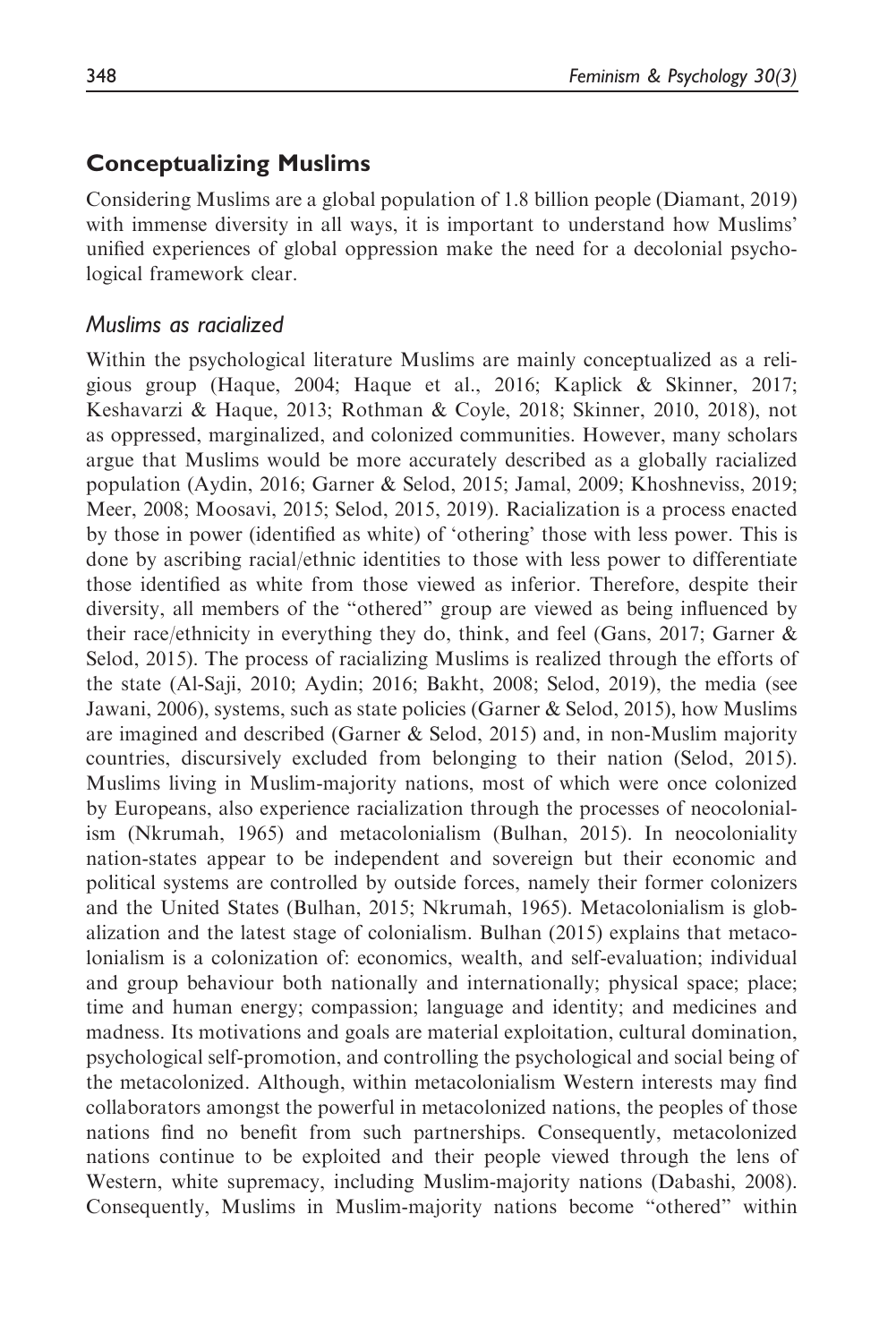global systems of knowledge production and application, which are dominated by Western institutions (Bulhan, 2015; Dabashi, 2008).

Although Muslims are a diverse and geographically dispersed religious group, various historical and social processes render them oppressed populations. These include: the history of colonization by European nations and peoples (Ahmed, 2002; Aydin, 2016), the imperialist invasion and military occupation of Muslimmajority countries by the United States, aided by Orientalist propaganda (Abu-Lughod, 2002; Dabashi, 2008; Toor, 2012), the stereotypical depictions of Muslims in media (Alsultany, 2012; Shaheen, 2009), the securitization of Muslims (Jamil, 2017), neocolonial and metacolonial impositions (Bulhan, 2015; Dabashi, 2008), and the increased levels of Islamophobia globally (Esposito & Kalin, 2011; Pratt & Woodlock, 2016). Muslims are given a racial identity to differentiate them from those in power, othering Muslims and rendering Islamophobia a form of violent oppression (Garner & Selod, 2015; Jamal, 2009; Khoshneviss, 2019; Moosavi, 2015; Selod, 2015, 2019). However, racialization also creates a group identity around which those who are racialized can rally as a political strategy (Garner & Selod, 2015), thereby increasing solidarity among a diverse population and creating a collective consciousness of shared struggles, oppressors, and cooperative resistance strategies. Therefore, Muslims' racialized status must be recognized and incorporated into the production and application of psychological knowledge, processes that should be decided by Muslims for Muslims to fully appreciate and accurately represent the varied lived experiences of Muslims and to maintain control of such narratives.

Analysis of intersectionality and the matrix of domination. The diversity of Muslim identities requires an intersectional analysis (Crenshaw, 1991) and an understanding of the matrix of oppression (Collins, 2000). Coined by Black feminist legal scholar and critical race theorist Kimberle Crenshaw (1991), intersectionality is an analytical framework that considers how interlocking systems of power and oppression impact marginalized peoples and communities, especially racialized communities. This analysis forces the recognition and examination of multiple marginalized identities and how individuals experience oppression at their intersections. The matrix of domination, as determined by Black feminist scholar Patricia Collins (2000), describes how power is organized in society. Currently, the psychological research on Muslims ignores the cultural, religious, and gender diversity of Muslims, among other identities, making it difficult to interpret research results in a meaningful manner (Amer & Bagasra, 2013; Haque et al., 2016). The incorporation of intersectionality within the matrix of domination would thus require a recognition and analysis of how gender (including transgender and non-binary), race/ethnicity, culture, class, ability, sexual orientation, size, age, caste, skin shade, and language intersect within Muslim communities and how structures of oppression (e.g. racism, classism, sexism, casteism, etc.), as manifested both within and outside Muslim communities, influence Muslims' experiences.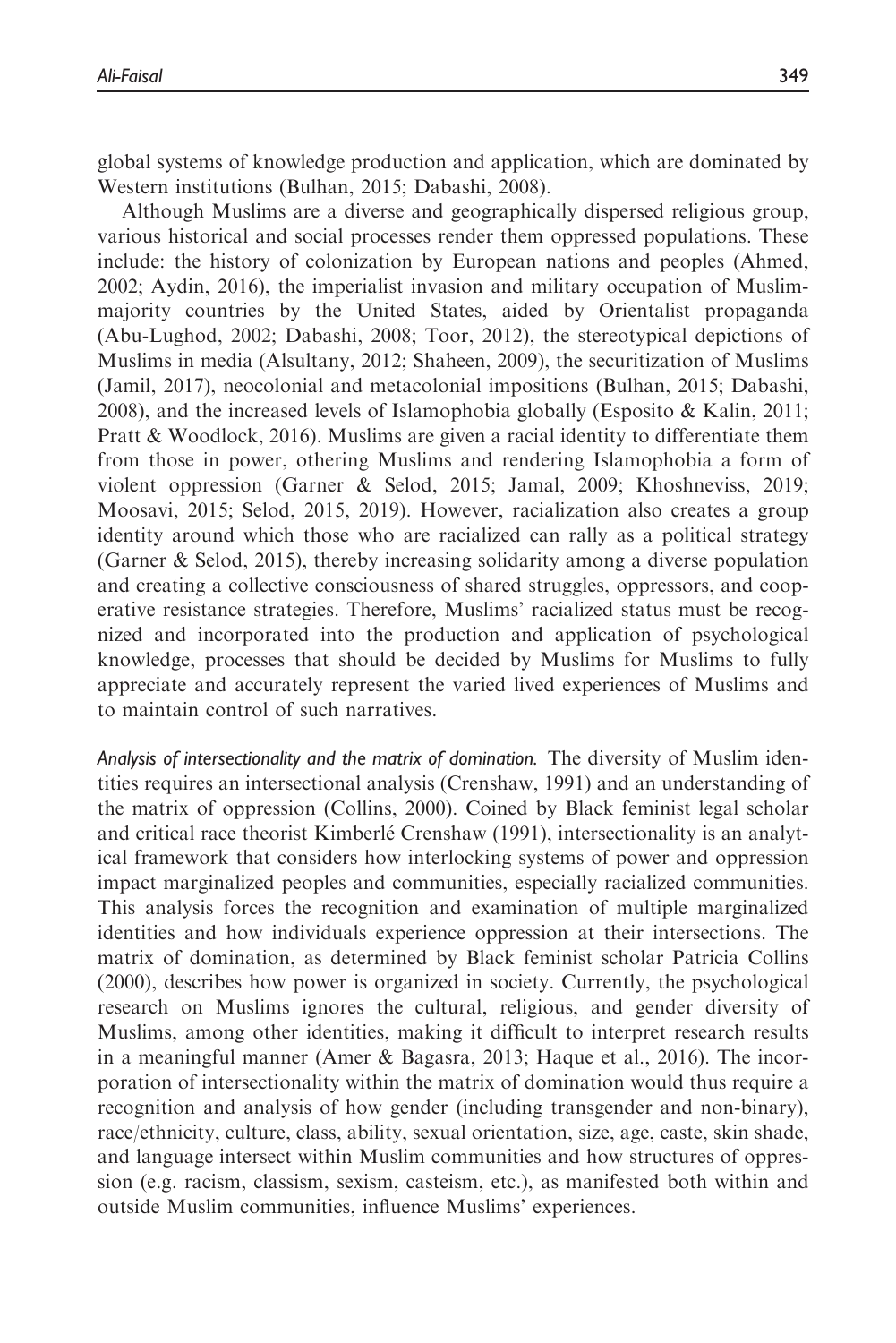# Islamic anti-patriarchal liberation psychology: The framework

The proposed framework incorporates Martín-Baró's (1994) three tasks of liberation psychology – privileging Muslim voices, de-ideologizing, and recovering Muslims' shared historical memory – to guide psychological research and application on Muslims. The application of an anti-patriarchal Islamic lens is central to this framework and is integrated within privileging Muslim voices as it highlights the contributions of anti-patriarchal Islamic scholars.

## Task 1: Privileging Muslim voices

The process of privileging Muslims voices involves both creating space for Muslims to share their knowledge and the application of Muslims' knowledge to understanding Muslims' lived experiences and addressing issues of importance within Muslim communities and societies. This process can be achieved through using decolonial research methods when producing knowledge and applying the lens of antipatriarchal Islamic scholarship to acknowledge a diversity of lived experiences.

Privileging Muslim voices through decolonial research methods. Standard, colonial methods of knowledge and theory production have been used to mine, control, disregard, categorize, and devalue the knowledge of the colonized (Munoz, 1999). Maori scholar Linda Tuhiwai Smith (1999) and Unangax scholar Eve Tuck (2009) advise that decolonizing ways of knowing must centre compassion, care, and accountability. One of the main tasks of liberation psychology is to privilege the voices of those marginalized. This means including Muslims in both the production and application of psychological knowledge. Linda Tuhiwai Smith recommends only qualitative methods of research be used to decolonize knowledge. This means a turn away from the positivism of Euro-US colonial science to a social constructionist approach that assumes human experience is negotiated historically, culturally, and linguistically (Willig, 2013). Such an approach allows researchers to fulfil all three tasks of liberation psychology. Along with privileging Muslim voices, qualitative methods create space for recovering and eliciting historical memory, thereby bringing forth traditional knowledge (which may be liberatory for many Muslims) and laying bare how colonialism and patriarchy have sought to destroy the identities of Muslims. The knowledge produced from such research can be used to challenge assumptions about everyday realities considered "natural" and increase critical consciousness to promote "constructions of identity that provide a sense of unity and purpose around ... alternative understandings of history and progress" (Adams et al., 2015, p. 217). Qualitative methods allow for the inclusion of a variety of voices, with a variety of lived experiences, enhancing our understanding of the diversity of Muslim experience.

Privileging Muslim voices through anti-patriarchal Islamic scholarship. Many Muslim women scholars who engage in anti-patriarchal interpretations of Islam do not identify as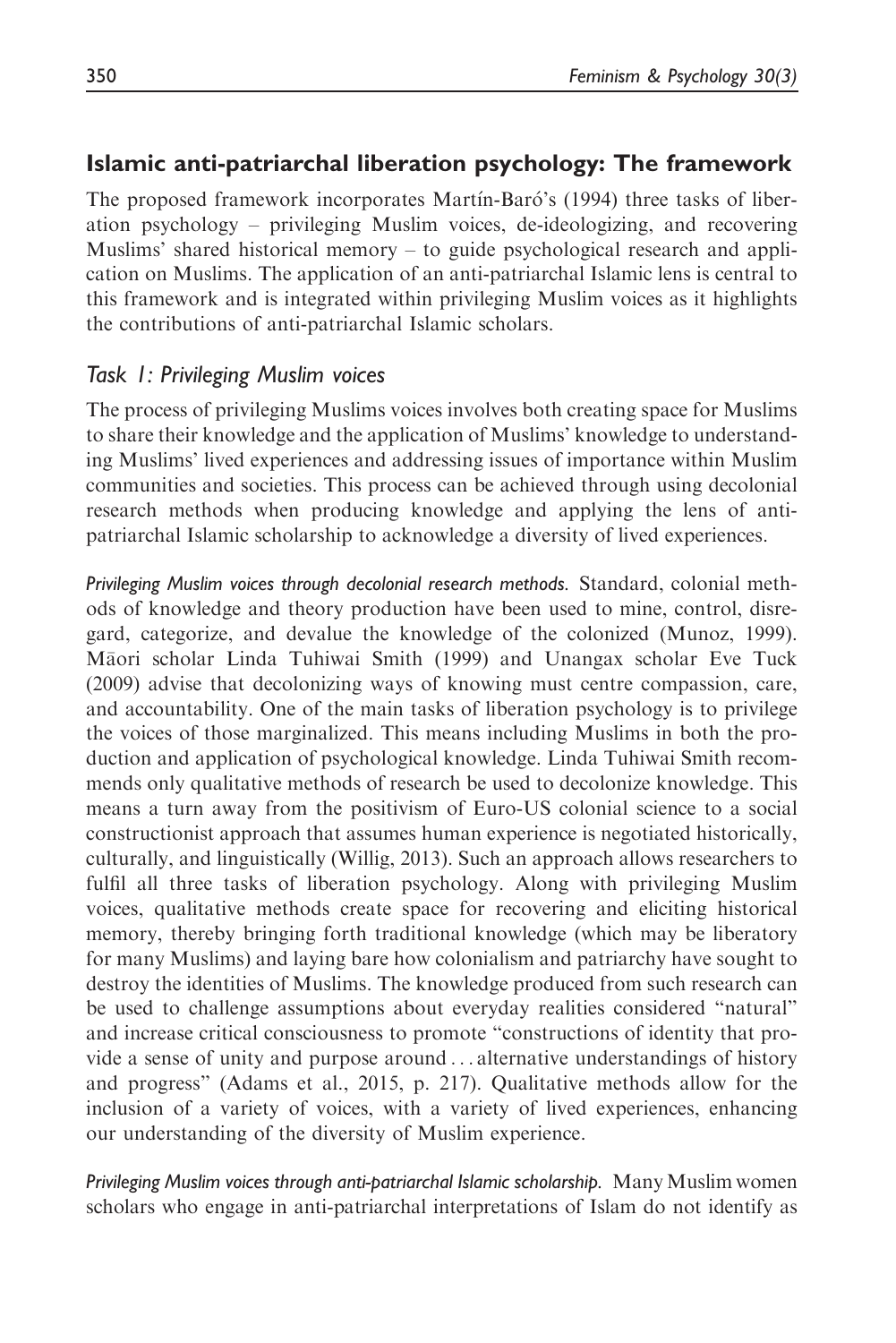feminists (e.g. Barlas, 2002; Wadud, 2008), viewing "feminism" as a Euro-US-centric tradition. They instead choose to focus on anti-patriarchal struggles. Anti-patriarchal resistance work is also found in the work of queer Muslim scholars, who ground their social justice and liberation work in the Qur'an (Kugle, 2010) and consider their resistance to be informed by Islamic liberation theology, a tradition which prioritizes liberation from oppression of all forms and views the Qur'an as both a liberating text and one which needs to be liberated from oppressive interpretations (Esack, 1997; Kugle, 2010). Therefore, in the tradition of both Amina Wadud (2008) and Asma Barlas (2002), I too choose the label "anti-patriarchal." However, as some Muslim women scholars do identify with and use the term "feminist", "Islamic feminism" will be explained to provide context for anti-patriarchal Islamic scholarship, and those who identify as feminist will be identified as such.

Feminist Islamic scholar Margot Badran (2013) defines Islamic feminism as feminism in an Islamic paradigm. Badran (2006) explains:

Islamic feminism explicates the idea of gender equality as part and parcel of the Qur'anic notion of equality of all insan (human beings) and calls for the implementation of gender equality in the state, civil institutions, and everyday life. It rejects the notion of a public/private dichotomy ... conceptualising a holistic *umma* [global community] in which Qur'anic ideals are operative in all space. (para. 2)

To achieve social justice, anti-patriarchal Islamic scholars challenge patriarchal interpretations of Islam through re-reading the Islamic texts (Qur'an and Hadith, or Prophetic traditions) (Ali, 2006; Barlas, 2002; Mernissi, 1991; Wadud, 2008), arguing that patriarchal readings, most conducted in the ninth century, have disempowered women (Badran, 2013) as well as 2SLGBTQQIA Muslims. Prominent Islamic scholar Amina Wadud (1999, 2008, 2009) argues that patriarchy is a haraam (Islamically prohibited) system as it places men as mediators between women and God. She explains that patriarchal male scholars have taken it upon themselves to determine God's commands for women, as well as 2SLGBTQQIA peoples. By claiming to have absolute knowledge of God's wishes, these men, then, equate their expertise and knowledge with God and commit the ultimate sin of shirk (equating others/oneself with God). Barlas (2002) echoes Wadud's arguments and additionally identifies patriarchy as *zulm*, or injustice, and because God is just, patriarchy, she argues, cannot be God's will. In his forward to Wadud's book, Inside the Gender Jihad (Wadud, 2008), Islamic scholar Khaled Abou El Fadl agrees with Wadud and characterizes patriarchy as immoral and unIslamic. Muslim anti-patriarchal scholars use Islamic discourse as their principal discourse in their quest for liberation, holding Islamic teachings as central, and viewing Islam as egalitarian, just, and ethical (Badran, 2013; Barlas, 2002; Wadud, 2008). Muslim anti-patriarchal scholars view Islam not just as a religion but as a holistic spiritual practice that encompasses all aspects of Muslims' lives. Unlike patriarchal interpretations, Islamic anti-patriarchal thought allows for flexibility of interpretations and calls into question strict and rigid interpretations of the texts. Islamic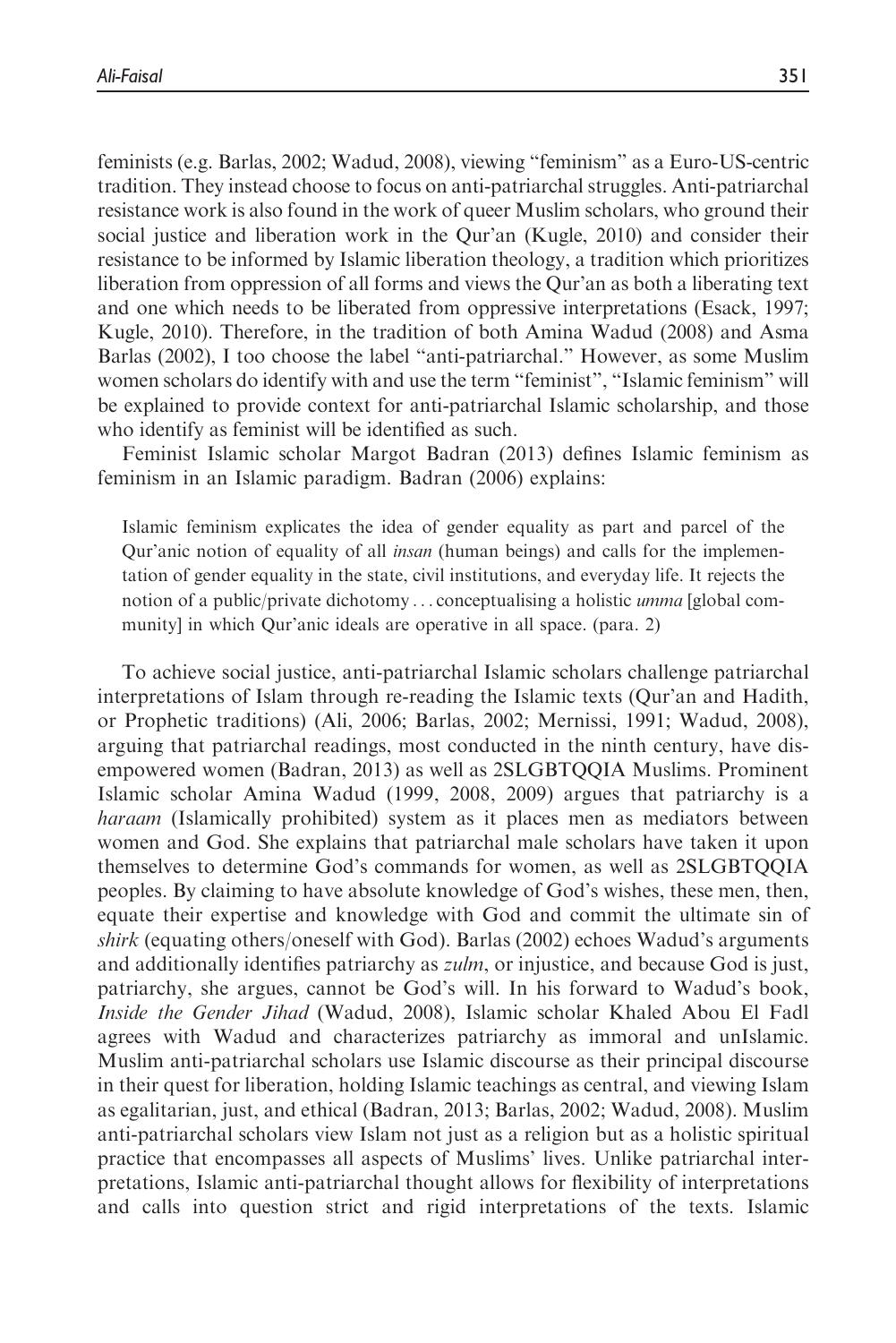anti-patriarchal scholarship moves away from the very ritualistic focus of patriarchal interpretations to a more spiritual focus while at the same time recognizing the importance of rituals in maintaining a sense of community.

An Islamic anti-patriarchal approach to decolonization also offers a necessary critique of the attempts of male Muslim anti-colonial thinkers to decolonize Muslim societies by using women's bodies as an ideological proxy. Pakistani feminist poet Fahmida Riaz (1973) challenged the Muslim male decolonization narrative which depicted Muslim women's donning of the veil as a metaphor for decolonizing Muslim-majority lands. For many anti-colonial thinkers, colonization was a process of unveiling, understood as a metaphor for rape, in which the land was imagined as the body of a woman to be possessed (Faulkner, 1996). Veiling, therefore, was promoted as resistance to colonialization as much as it was conceptualized as protection for a woman's body (Fanon, 1965). Although the Orientalist discourse about Muslims has included (Ahmed, 2002; Said, 1978) hyper-sexualization of Muslim women's bodies and an obsession with unveiling Muslim women, Muslim anti-patriarchal thought demands the battle of anticolonial resistance be removed from women's bodies, and that women and 2SLGBTQQIA Muslims also be equal partners in the decolonization process.

Islamic anti-patriarchal scholarship privileges Muslim women's and 2SLGBTQQIA Muslims' voices, focuses on anti-patriarchal readings of texts, quests for social and gender justice, accepts a variety of Muslim experiences, recognizes the right of all Muslims to self-identification, rejects dependence on a select class of male authorities for official interpretation of the texts (Ahmed, 1992; Barlas, 2002; Mernissi, 1991; Wadud, 1999, 2008) and anti-colonial thought (Riaz, 1973), focuses on Islam and God-consciousness (Ahmed, 1992; Barlas, 2002; Mernissi, 1991; Wadud, 1999, 2008), and recognizes the agency of humans to maintain dignity and personal moral authority (Wadud, 2008). Its use in collaboration with liberation psychology can empower Muslim communities to develop theory, research, and practice relevant to not just Muslim women and 2SLGBTQQIA peoples, but also cisgender, straight, Muslim men who find themselves restrained by patriarchy and oppressed by coloniality.

## Task 2: De-ideologization

Working toward the process of decolonizing psychological knowledge and practice for Muslims involves challenging ideologies that depict Muslims' everyday realities as "natural" but which work to maintain the oppression of Muslims. Specifically, this involves opposing how European colonization of Muslim societies has created a coloniality of being, in which the non-European, non-white colonized being is conceptualized as not being human in the ways the colonizer is human, due to an epistemological consciousness that differs from the colonizer. The colonizer, therefore, imposes upon the colonized their ways of being as the colonized is seen to have no being of their own (Maldonado-Torres, 2007). Unfortunately, coloniality of being results in a colonial mentality in which oppression is internalized (Adams et al., 2015).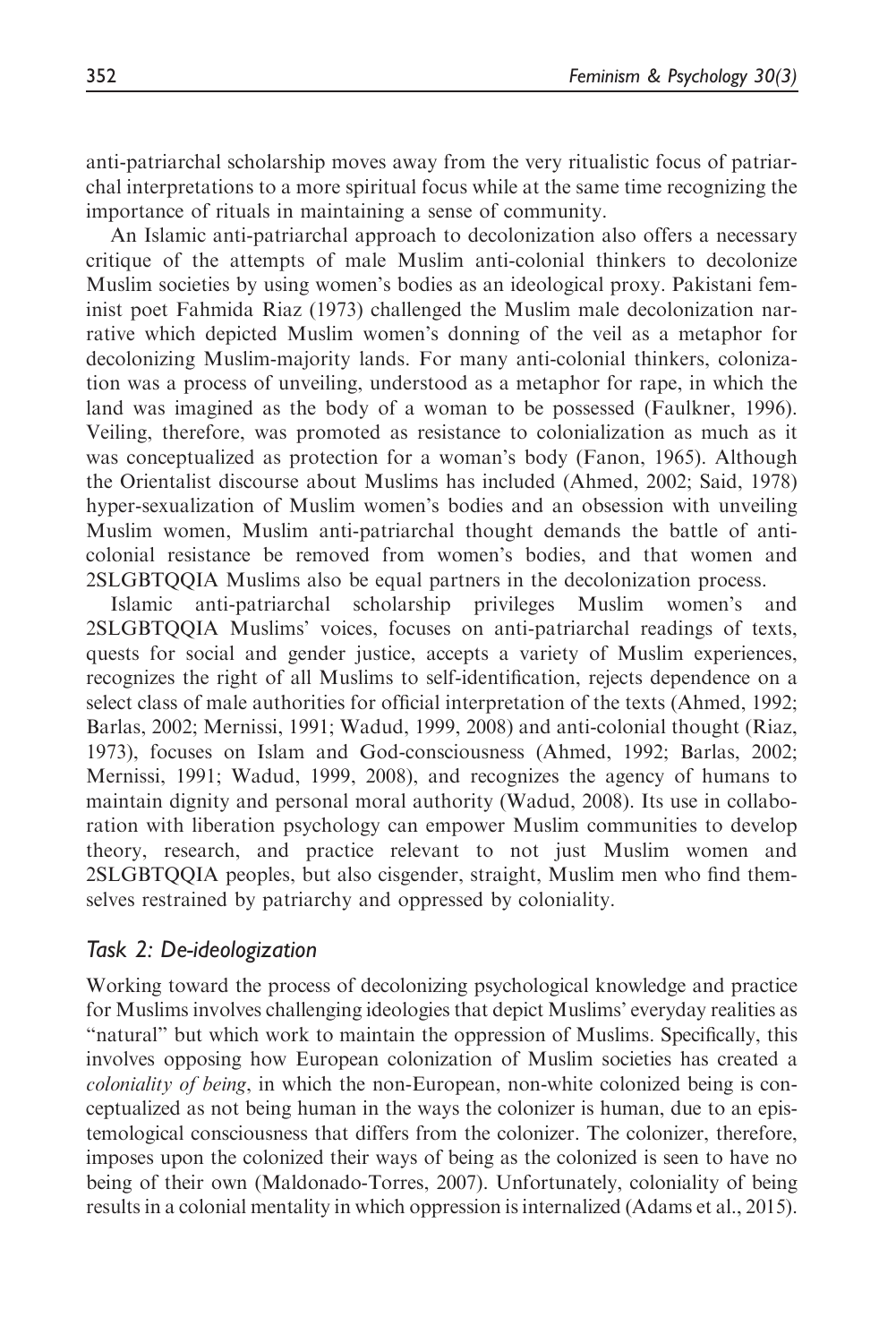Scholars in the Global South accommodate their research to Euro-US psychological knowledge (Adams et al., 2015), engaging in what Martín-Baró (1994) referred to as "scientific mimicry" (p. 20). Badri (1979, as cited in Kaplick & Skinner, 2017) also noted this trend, stating that Muslim psychologists had an uncritical acceptance of Euro-US psychological theories to the detriment of Muslims. Sahin (2013) explains that in the early 20th century many Muslims travelled from Muslim majority countries to American and European academic institutions and, upon returning to their home countries, spread Euro-US psychological knowledge among the people, which continues to inform Muslims' understandings of themselves to this day.

In explaining the impact of colonization on Muslim societies, Ahmed (2002) clarifies that European colonization paralyzed Muslim societies and imposed European perceptions of race and class. Ahmed notes that colonization destroyed the confidence of Muslims as colonial oppression included not only severe physical punishments for defiance of colonial impositions but also psychological torture and humiliation, with long-lasting impacts, such that Muslims lost their sense of agency over defining Muslimness. Similarly, speaking of the current state of the colonization of Muslim minds around the world, Khaled Abou El Fadl (2020) states in his lecture that by "colonizing of the Muslim mind I don't mean injecting Western values into the Muslim mind. ... Colonizing the Muslim mind means that you've injected a sense of dread, a sense of insecurity in the Muslim mind about their own tradition, about their own faith, and about their own law" (15:30).

Abou El Fadl notes that global Islamophobia has left Muslims feeling fear about their faith and traditions. Islamophobia, he explains, has succeeded in making it difficult for Muslims to feel empowered by the dignity and worth associated with Islam, and Islamophobia creates challenges for Muslims to view their faith as a form of empowerment and pride. He explains:

The problem with the current form of colonialism, the colonialism of Islamophobia is that it is far more lethal, far more dangerous than military colonialism, because most Muslims are not aware that they are, in fact, colonized and that...it's very difficult for a Muslim's relationship to Islam today to exist without having to go through the filter of Islamophobia. (Abou El Fadl, 2020, 27:19)

Esposito and Kalin (2011) define Islamophobia as:

a form of racism because it targets a group of people and incites hatred against them on the basis of their religious beliefs, cultural traditions, and ethics backgrounds" and that "racism has come to combine not only race but also ethnicity, language, culture, and religion all at the same time. (p. 11)

Abou El Fadl (2020) describes Islamophobia as a form of psychological abuse that has left Muslims all around the globe traumatized. With Abou El Fadl's words in mind, the decolonizing process for Muslims must also involve resisting the mental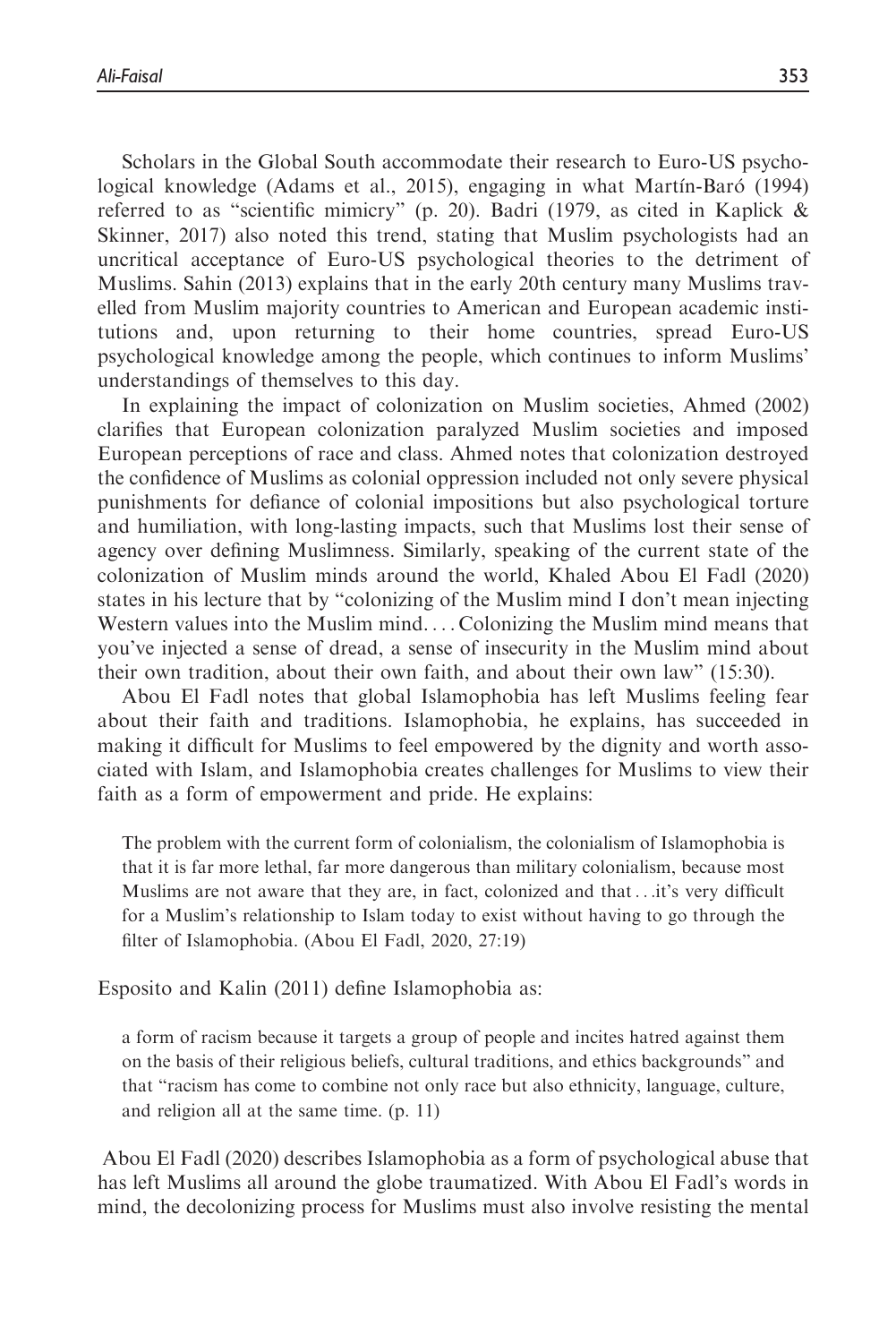colonization imposed by Islamophobia. The research suggests Islamophobia has negative impacts on the psychological and emotional health of Muslims (Elkassem et al., 2018; Musa, 2019). Creating a spiritual space in which Muslims can challenge the contamination of Islamophobia to understand their Muslimness, and their relationship to Islam, will require the process of conscientization (Freire, 1972) to raise the critical consciousness of Muslims to the insidious, inconspicuous, and direct ways in which Islamophobia colonizes Muslim minds. Conscientization creates space to enable Muslims to determine the best ways in which to challenge that mental colonization, which has left Muslims fearful about and insecure in their beliefs, defining their relationship to Islam in reaction to Islamophobia, and internalizing Islamophobic narratives.

In addition to challenging Euro-US hegemony, the scholarship of Islamic scholars working with an anti-patriarchal lens can also be used to challenge the patriarchal Islamic discourse which conceptualizes traditional gender roles as objective truth mandated by God (Badawi, 2016). Presented by patriarchal male scholars as "human nature", Muslims are often taught behaviour is gender-specific and men and women must occupy separate social spheres, though they are seen as spiritually equal (Badawi, 2016). Anti-patriarchal Islamic scholars challenge this by describing the Qur'an as an egalitarian text through which anti-patriarchal action was put into practice by the Prophet Muhammad (peace be upon him) (Ahmed, 1992; Barlas, 2002; Wadud, 1999) and by highlighting the various ways in which women in the first Muslim community, of the Prophet Muhammad (PBUH), were active participants in their society, including outside the home (Ahmed, 1992). The application of an Islamic anti-patriarchal liberation psychology lens can challenge both colonial ontological impositions on Muslims and their societies as well as the imposition of patriarchal rules on Muslims of all genders.

With this proposal I recognize that I join a tradition of Muslim scholars and thinkers in the field of critical Muslim studies who challenge Western hegemony, critique Eurocentrism and positivism, honour the critique offered by Orientalism, and incorporate decolonial thinking (ReOrient Editorial Board, 2015). Critical Muslim studies is "de-naturalizing the historiographies, ideologies, and teleologies that are normalized, produced, and enabled by unquestioned protocols of knowledge formation" (ReOrient Editorial Board, 2015, pp. 8–9). In essence, the work of these scholars involves de-ideologizing Western hegemonic impositions on Muslim thought and practice. Although multidisciplinary (including disciplines within the humanities and social sciences) (Critical Muslim Studies, 2017) and with a focus on Muslim life as opposed to Islamic texts (Zahra Institute, 2019), critical Muslim studies does not, yet, incorporate psychological scholarship.

## Task 3: Recovering historical memory

It is not possible to return to a pre-colonial way of life for Muslims; however, there are indeed elements of our shared history, the revival of which should be incorporated in psychological knowledge production and application. This final task of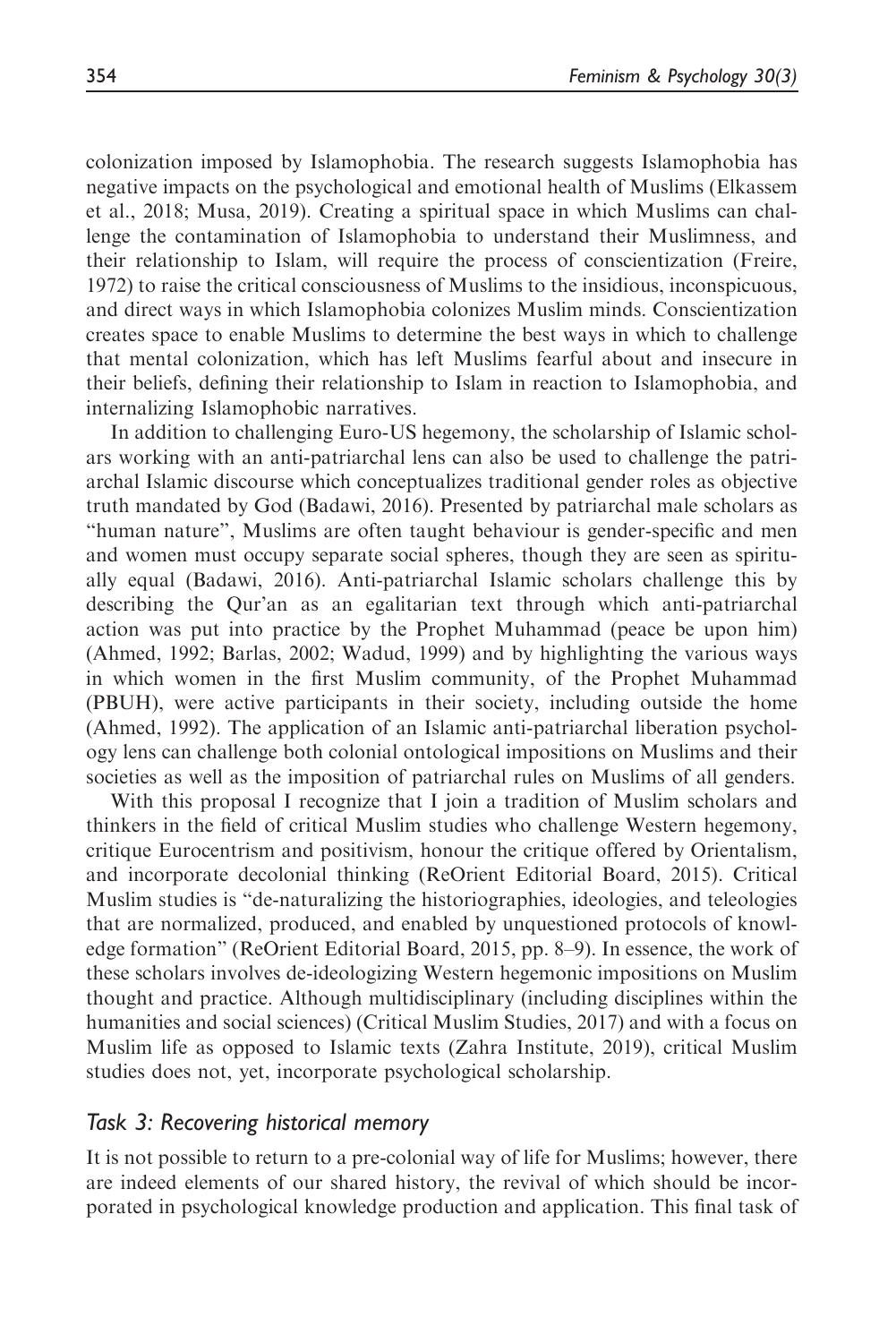liberation psychology involves recovering: Muslim scholarship, both of men and women; our focus on community; and queer and feminine ways of being.

Recovering Muslim scholarship. Muslim thinking and scholarship on human psychology and well-being have a long, rich tradition that is rarely invoked when creating new psychological knowledge. Influenced by religious beliefs and traditions, along with Islamic spirituality, Muslim scholars have theorized the human mind and behaviour, writing expansively on issues of human psychology for centuries (Haque, 2004). The earliest records of Muslim philosophers contemplating the human mind and behaviour date back to the 9th century with the writings of Al-Kindi of Baghdad, who wrote about sleep and dreams, as well as sorrow. Over the centuries Muslim philosophers and physicians have written about and discussed many topics including psychotherapy and a form of cognitive behavioural therapy (Badri, 2013; Haque, 2004), emotional instability, psychosomatic symptoms, social psychology, including human connections, friendship, love, and vanity (Haque, 2004; Mora-Mérida & Martín-Jorge, 2009), sleeping sickness, loss of memory, lovesickness, the soul, the brain, thinking processes, morality, the mind-body relationship, sensation, perception, imagination, cognition, intellect, human nature and the self, the healing arts, and types of learning (Haque, 2004).

Equally as important is the scholarship of Muslim women throughout Islamic history. In his 40-volume biographical dictionary of women hadith (Prophetic traditions) scholars Nadwi (2007) lists 8000 women hadith scholars he found through his research. These are women throughout the history of Islam who taught the Qur'an and transmitted hadith. These scholars include a medieval jurist in Aleppo who issued fatwas (rulings) and advised her husband on how to issue his fatwas; a 7th-century Medina jurist who issued key fatwas on hajj rituals and commerce; another 7th-century jurist living in Damascus who lectured in the male section of the mosque, prayed next to men, and issued a fatwa used to this day which allowed women to pray in the same position as men; a 10th-century jurist who travelled through Syria and Egypt, teaching other women; and a 15thcentury woman who taught hadith at the Prophet's grave in Medina (Power, 2007). Although these women taught Islamic knowledge, and not psychological thinking, there is great value in their contribution to understanding and navigating life as a Muslim. The rich and invaluable contributions of Muslim thinkers to the understanding of Muslim life and the human mind and behaviour span centuries, making the exclusion of Muslims' contributions to understandings of human psychology especially glaring and the need to recover this scholarship significant.

Recovering focus on community. A component of recovering historical memory for Muslims involves a shift, in the research, away from a focus on the individual toward a focus on the collective experience and the impact of social systems on Muslims. Both Islamic teachings and Muslim-majority cultures have traditionally placed a great deal of emphasis on the importance of community (ummah) (Mernissi, 1991), both in terms of taking care of the community and relying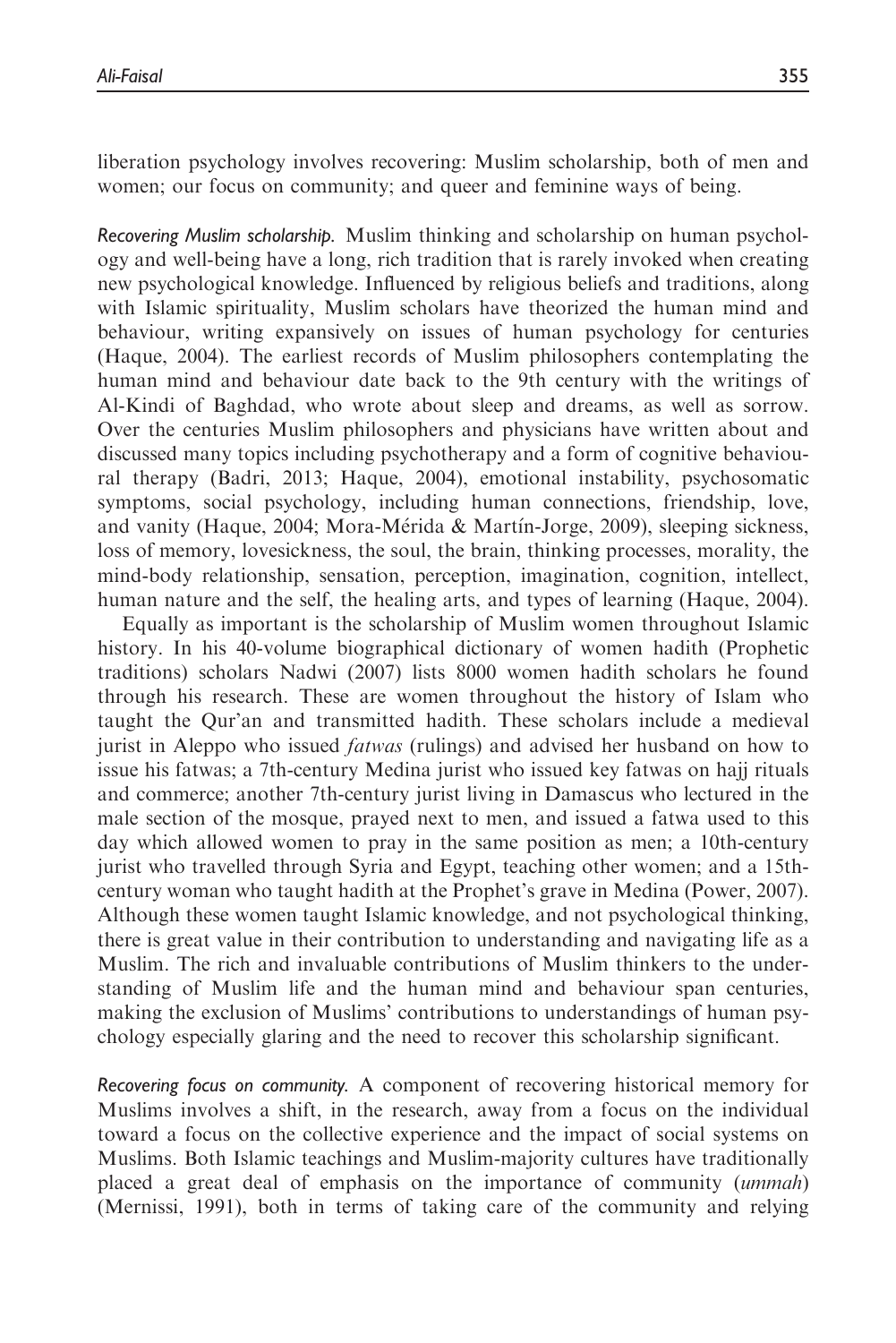upon the community for support for the individual. The literature on Islamic psychology demonstrates a focus on the individual (Haque et al., 2016; Kaplick & Skinner, 2017; Skinner, 2018). Yet, the collectivism of Muslim individuals, communities, societies, and cultures requires that any psychological study of Muslims integrate both a recognition of this worldview and the role it plays in the psychological realities of Muslims. Additionally, such work requires a critical assessment of the impact of social systems and systems of oppression upon Muslims, not only to understand the role of oppression but also to enhance Muslim well-being. Such a shift to community-centric ways of being does not imply that the mind and behaviour of the individual is not to be understood. Rather, as mentioned in his critique of psychology's exclusive focus on Eurocentric ontologies, Bulhan (1985) notes that:

[u]nderlying much of prevailing psychological theory and practice are the ethics of individualism, the ideal of individual autonomy, a particular concept of basic human needs, as well as an exclusive emphasis on individual change, which together reflect fundamental cultural as well as class biases. (p. 256)

Bulhan (1985) proposes that if the field is to be decolonized, then the focus must shift away from the individual toward the collective well-being of the oppressed.

Recovering queer and feminine ways of being. Texts written by Muslims over the centuries paint a picture of Muslim societies that were comfortable with gender equity, gender fluidity, queerness, transgender identity, and expressions of the feminine by men (Hendricks, 2010; Kugle, 2010). Queer Muslim scholar Siraj al-Haqq Kugle (2010) proposes that the Qur'an does not prohibit homosexuality. Rather, he suggests, that as the Qur'an is open to many interpretations, allowing for a 'sexuality-sensitive' interpretation of the story of Lot, which is often used in patriarchal readings to condemn homosexuality. Instead of prohibiting same-sex consensual sex, this story can rather be understood to prohibit same-sex rape and using sex as coercion against vulnerable peoples (Kugle, 2010). In explaining Islamic understandings of transgender identity, Kugle relies on 12th-century Islamic Sufi mystic and scholar Muhyiddin Ibn'Arabî (1165–1240), who is often credited by current anti-patriarchal Islamic scholars for speaking of equality between the genders (Shaikh, 2012). For Ibn'Arabî maleness and femaleness were not biological descriptions. Rather they were forces of spirit that symbolized an active creative role or a passive receptive role, respectively. Ibn'Arabî did not associate these forces with actual biological maleness or femaleness (Kugle, 2010). These forces were instead associated with the human soul, which as Kugle (2010) states, "is the identity of the person who is animated by the spirit of God's merciful breath of creation" (p. 237). He continues to explain that in Sufi traditions "the soul, reflecting on the body, perceives itself to be female or male, or possibly bothmale-and-female or neither-male-nor-female" (p. 237). Therefore, although expressed in duality, Muslims have a historical tradition of gender fluidity, equality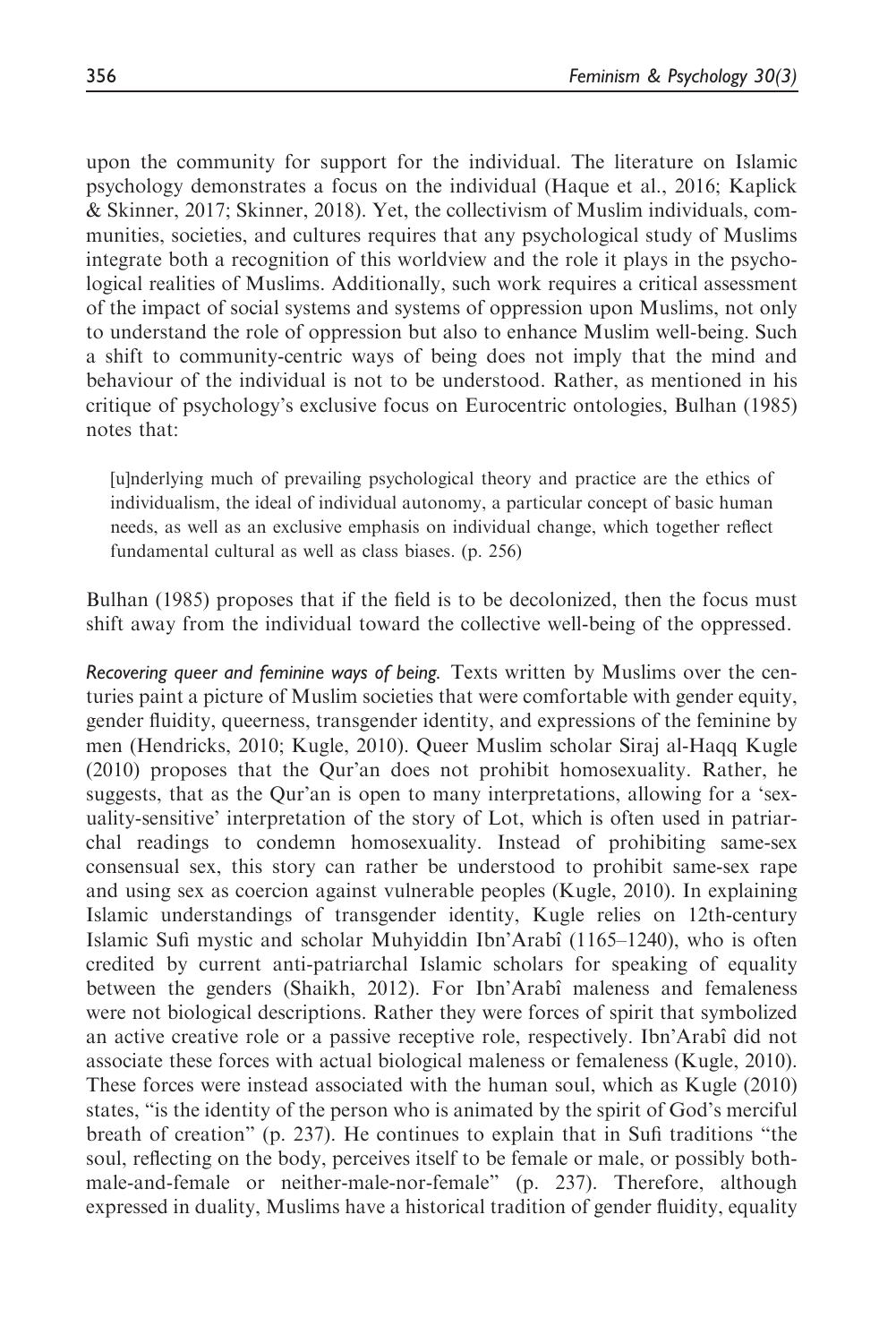of the feminine with the masculine, and acceptance of feminine expressions. Indeed, the early ummah, or Muslim community, had an acceptance of sexual and gender plurality such that gender-variant Muslims thrived and gendernonconformity was normative (Hamzic, 2016). However, such understandings became suppressed both by traditional heteropatriarchal interpretations of the texts (Ali, 2006; Hamzic, 2016) and by impositions of heteropatriarchal colonial laws regarding sexuality and gender (Hamzic, 2016). Nonetheless, this is a tradition upon which we must rely to move away from heteropatriarchal religious rulings and colonial understandings of gender and sexuality (Lugones, 2010).

# Summary

In summary, when engaging in psychological knowledge production and application regarding Muslims the voices of Muslims, conceptualized as racialized and requiring an intersectional analysis, must be privileged. This can be done using decolonized research methods and relying on Islamic anti-patriarchal scholarship in which Muslim women's, and queer and trans Muslims' voices, are privileged, texts are read using an anti-patriarchal lens, Islam, God, and social and gender justice are centred, and diversity of opinions and experiences are recognized (Ahmed, 1992; Barlas, 2002; Mernissi, 1991; Wadud, 1999, 2008). Additionally, psychological knowledge production and application must challenge coloniality of being among Muslims, joining scholars in other disciplines. The de-ideologization process must also challenge patriarchal assumptions impacting the lives of Muslims. Finally, recovering significant elements of our collective histories needs to involve psychological knowledge production and application toward recovering Muslim scholarship, focus on community, Muslim confidence and sense of security in our identities, and queer and feminine ways of being.

# Conclusion

The process of decolonizing psychological knowledge production and application for Muslims involves working from an Islamic anti-patriarchal liberation psychology lens. Although psychological research can and has been conducted on Muslims using Euro-US methods and measures, it is a deficient approach to understanding the full lived realities of Muslims. Without accessing Indigenous ways of being among a diversity of Muslim populations we will continue to lack understanding of this racialized and marginalized population. Using the proposed framework, psychological theory, research, and practice can be developed to disrupt the ideology of colonial psychological theory as well as Muslims' understandings of themselves, and work toward animating processes that enable Muslims to thrive within an Islamophobic world.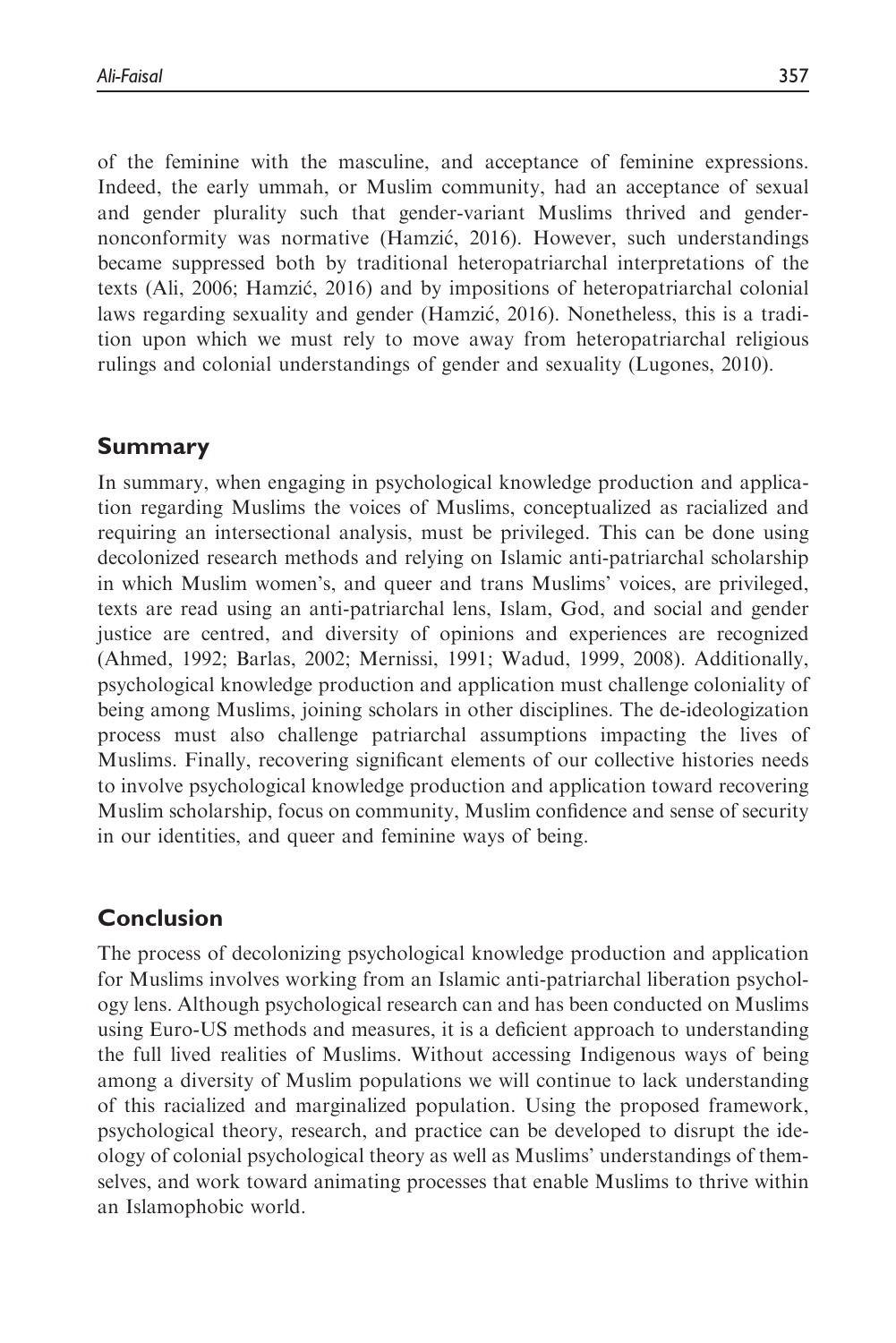## Declaration of conflicting interests

The author(s) declared no potential conflicts of interest with respect to the research, authorship, and/or publication of this article.

#### Funding

The author(s) received no financial support for the research, authorship, and/or publication of this article.

## ORCID iD

Sobia F Ali-Faisal  $\blacksquare$  <https://orcid.org/0000-0003-0527-2403>

#### **References**

Abou El Fadl, K. [The Usuli Institute]. (2020, January 11). Usuli Institute khutbah: Resisting the colonizing of Muslim minds and Salat al Istisqa' [Video File]. [https://](https://www.youtube.com/watch?v=jMqtV2-c8mk&feature=youtu.be&fbclid=IwAR3iUK6rHsQ87TSXzB7MsSfE1FbHaqpEEssj41TClAYEBsJDk9Z-QdKrSl) [www.youtube.com/watch?v=jMqtV2-c8mk&feature=youtu.be&fbclid=](https://www.youtube.com/watch?v=jMqtV2-c8mk&feature=youtu.be&fbclid=IwAR3iUK6rHsQ87TSXzB7MsSfE1FbHaqpEEssj41TClAYEBsJDk9Z-QdKrSl)

[IwAR3iUK6rHsQ87TSXzB7MsSfE1FbHaqpEEssj41TClAYEBsJDk9Z-QdKrSl](https://www.youtube.com/watch?v=jMqtV2-c8mk&feature=youtu.be&fbclid=IwAR3iUK6rHsQ87TSXzB7MsSfE1FbHaqpEEssj41TClAYEBsJDk9Z-QdKrSl)

- Abu-Lughod, L. (2002). Do Muslim women really need saving? Anthropological reflections on cultural relativism and its Others. American Anthropologist, 104, 783–790. [https://doi.](https://doi.org/10.1525/aa.2002.104.3.783) [org/10.1525/aa.2002.104.3.783](https://doi.org/10.1525/aa.2002.104.3.783)
- Adams, G., Dobles, I., Gómez, L. H., Kurtiş, T., & Molina, L. E. (2015). Decolonizing psychological science: Introduction to the special thematic section. Journal of Social and Political Psychology, 3, 213–238.<https://doi.org/10.5964/jspp.v3i1.564>
- Ahmed, A. S. (2002). Discovering Islam: Making sense of Muslim history and society (Revised). Routledge.

Ahmed, L. (1992). Women and gender in Islam. Yale University.

- Ali, K. (2006). Sexual ethics and Islam: Feminist reflections on Qur'an, hadith, and jurisprudence. Oneworld Publications.
- Al-Saji, A. (2010). The racialization of Muslim veils: A philosophical analysis. Philosophy Social Criticism, 36, 875–902.<https://doi.org/10.1177/0191453710375589>
- Alsultany, E. (2012). Arabs and Muslims in the media: Race and representation after  $9/11$ . New York University Press.
- Amer, M. M., & Bagasra, A. (2013). Psychological research with Muslim Americans in the age of Islamophobia: Trends, challenges, and recommendations. American Psychologist, 68, 134–144.<https://doi.org/10.1037/a0032167>
- Arnett, J. J. (2008). The neglected 95%: Why American psychology needs to become less American. American Psychologist, 63, 602–614.<https://doi.org/10.1037/14805-008>
- Awaad, R., & Ali, S. (2015). Obsessional disorders in al-Balkhi's 9th century treatise: Sustenance of the body and soul. Journal of Affective Disorders, 180, 185–189. [https://](https://doi.org/10.1016/j.jad.2015.03.003) [doi.org/10.1016/j.jad.2015.03.003](https://doi.org/10.1016/j.jad.2015.03.003)
- Aydin, C. (2016). Imperial paradoxes: A caliphate for subaltern Muslims. *ReOrient*, 1, 171–191.<https://doi-org.proxy.library.upei.ca/10.13169/reorient.1.2.0171>
- Badawi, J. (2016). Gender equity in Islam: Basic principles. IDM Publications.
- Badran, M. (2006). Islamic feminism revisted. Countercurrents. [https://www.countercur](https://www.countercurrents.org/gen-badran100206.html) [rents.org/gen-badran100206.html](https://www.countercurrents.org/gen-badran100206.html)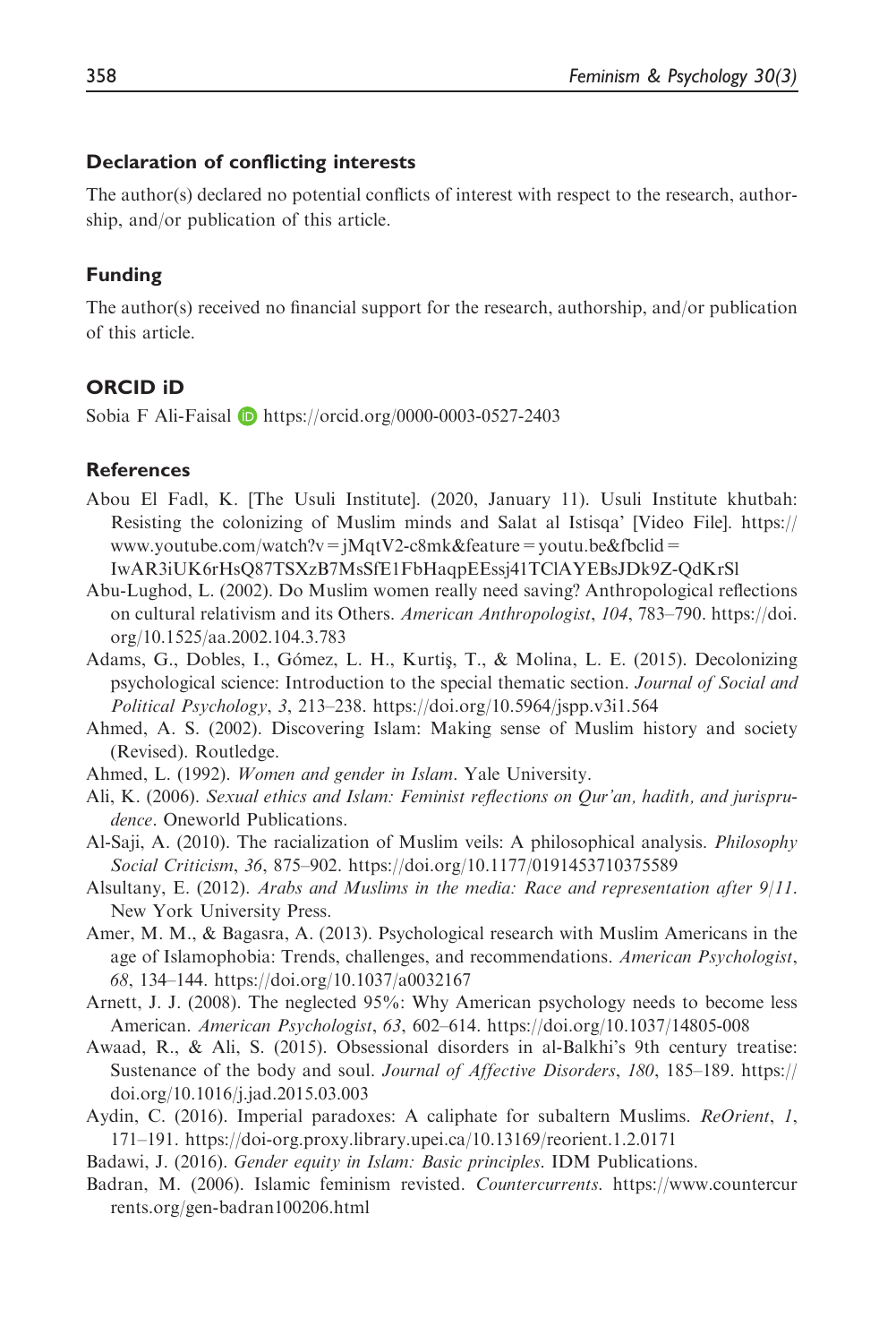- Badran, M. (2013). Feminism in Islam: Secular and religious convergence. Oneworld Publications.
- Badri, M. (1979). The dilemma of Muslim psychologists. MWH London.
- Badri, M. (2013). Abu Zayd al-Balkhi's Sustenance of the Soul. The International Institute of Islamic Thought.<https://doi.org/10.2307/j.ctvh4zfhk.7>
- Bakht, N. (Ed.). (2008). *Belonging and banishment: Being Muslim in Canada*. Coach Housing Press.
- Barlas, A. (2002). Believing women in Islam: Unreading patriarchal interpretations of the Qur'an. University of Texas Press.
- Bhatia, S. (2017). *Decolonizing psychology: Globalization, social justice, and Indian youth* identities. Oxford University Press.
- Bulhan, H. A. (1985). *Franz Fanon and the psychology of oppression*. Plenum Press.
- Bulhan, H. A. (2015). Stages of colonialism in Africa: From occupation of land to occupation of being. Journal of Social and Political Psychology, 3, 239–256. [https://doi.org/10.](https://doi.org/10.5964/jspp.v3i1.143) [5964/jspp.v3i1.143](https://doi.org/10.5964/jspp.v3i1.143)
- Chesler, P. (2009). Are honor killings simply domestic violence? Middle East Quarterly, 16(2), 61–69.
- Chesler, P. (2010). Ban the burqa? The argument in favor. Middle East Quarterly, 17(4), 33–45.
- Chesler, P., & Bloom, N. (2012). Hindu vs. Muslim honor killings. Middle East Quarterly, 19(3), 43–52.
- Crenshaw, K. (1991). Mapping the margins: Intersectionality, identity politics, and violence against women of color. Stanford Law Review, 43, 1241–1299. [https://doi.org/10.2307/](https://doi.org/10.2307/1229039) [1229039](https://doi.org/10.2307/1229039)
- Critical Muslim Studies. (2017). ReOrient: The Journal of Critical Muslim Studies. [https://](https://www.criticalmuslimstudies.co.uk/about-us/) [www.criticalmuslimstudies.co.uk/about-us/](https://www.criticalmuslimstudies.co.uk/about-us/)
- Dabashi, H. (2008). *Islamic liberation theology*. Resisting the empire. Routledge. [https://doi.]( https://doi.org/10.4324/9780203928387) [org/10.4324/9780203928387]( https://doi.org/10.4324/9780203928387)
- Diamant, J. (2019). The countries with the 10 largest Christian populations and the 10 largest Muslim populations. Pew Research Center. [https://www.pewresearch.org/fact](https://www.pewresearch.org/facttank/2019/04/01/the-countries-with-the-10-largest-christian-populations-and-the-10-largest-muslim-populations/) [tank/2019/04/01/the-countries-with-the-10-largest-christian-populations-and-the-10-larg](https://www.pewresearch.org/facttank/2019/04/01/the-countries-with-the-10-largest-christian-populations-and-the-10-largest-muslim-populations/) [est-muslim-populations/](https://www.pewresearch.org/facttank/2019/04/01/the-countries-with-the-10-largest-christian-populations-and-the-10-largest-muslim-populations/).<https://doi.org/10.1787/888933887082>
- Elkassem, S., Csiernik, R., Mantulak, A., Kayssi, G., Hussain, Y., Lambert, K., Bailey, P. & Choudhry, A. (2018). Growing up Muslim: The impact of Islamophobia on children in a Canadian community. Journal of Muslim Mental Health, 12(1), 3–18. [http://dx.doi.org/](http://dx.doi.org/10.3998/jmmh.10381607.0012.101) [10.3998/jmmh.10381607.0012.101](http://dx.doi.org/10.3998/jmmh.10381607.0012.101)
- Esack, F. (1997). Qur'an, liberation and pluralism: An Islamic perspective on interreligious solidarity against oppression. Oneworld Publications.
- Esposito, J. L., & Kalin, I. (2011). Islamophobia: The challenge of pluralism in the 21st century. Oxford University Press.
- Fals-Borda, O. (1987). The application of participatory action-research in Latin America. International Sociology, 2, 329–347.<http://dx.doi.org/10.1177/026858098700200401>
- Fanon, F. (1965). A dying colonialism. Grove Press.
- Fanon, F. (1968). The wretched of the earth. Grove Press.
- Faulkner, R. A. (1996). Assia Djebar, Frantz Fanon, women, veils, and land. World Literature Today, 70, 847–855.<https://doi.org/10.2307/40152312>
- Freire, P. (1972). *Pedagogy of the oppressed*. Herder and Herder.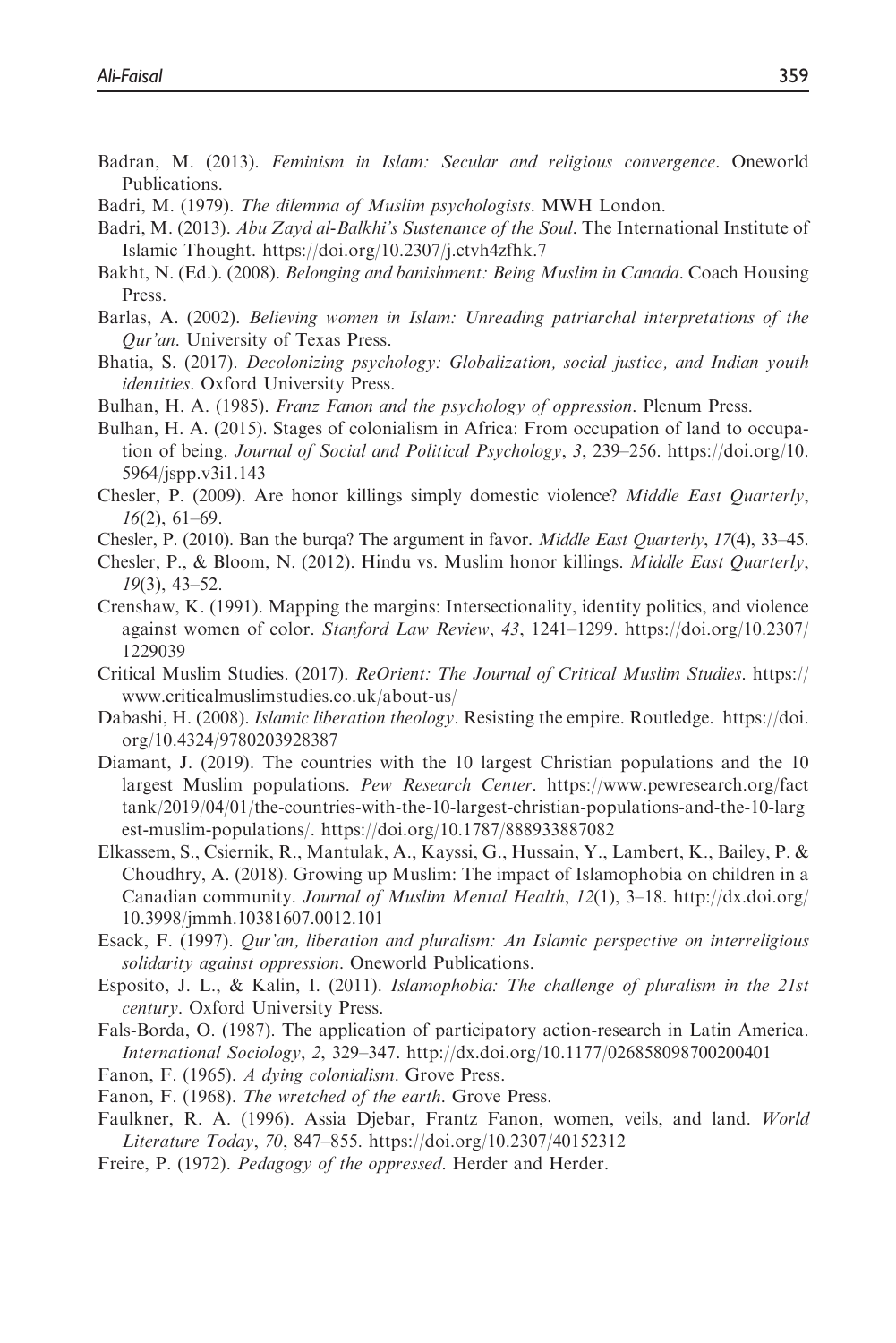- Gans, H. J. (2017). Racialization and racialization research. Ethnic and Racial Studies, 40, 341–352.<http://dx.doi.org/10.1080/01419870.2017.1238497>
- Garner, S., & Selod, S. (2015). The racialization of Muslims: Empirical studies of Islamophobia. Critical Sociology, 41, 9–19.<https://doi.org/10.1177/0896920514531606>
- Hamzić, V. (2016). Sexual and gender diversity in the Muslim world: History, law and vernacular knowledge. I.B. Tauris & Co. Ltd. [https://doi.org/10.5040/9780755609147.ch003]( https://doi.org/10.5040/9780755609147.ch003)
- Haque, A. (2004). Psychology from Islamic perspective: Contributions of early Muslim scholars and challenges to contemporary Muslim psychologists. Journal of Religion and Health, 43, 357–377.<https://doi.org/10.1007/s10943-004-4302-z>
- Haque, A., Khan, F., Keshavarzi, H., & Rothman, A. E. (2016). Integrating Islamic traditions in modern psychology: Research trends in the last ten years. Journal of Muslim Mental Health, 10(1), 75–100.<http://dx.doi.org/10.3998/jmmh.10381607.0010.107>
- Hendricks, M. (2010). Islamic texts: A source for acceptance of queer individuals into mainstream Muslim society. The Equal Rights Review, 5, 31–51.
- Jamal, A. (2009). The racialization of Muslim Americans. In A. H. Sinno (Ed.), Muslims in Western politics (pp. 200-218). Indiana University Press.
- Jamil, U. (2017). How Muslims became corn. ReOrient, 2, 175–189. [https://www.jstor.org/](https://www.jstor.org/stable/10.13169/reorient.2.2.0175) [stable/10.13169/reorient.2.2.0175](https://www.jstor.org/stable/10.13169/reorient.2.2.0175)
- Jawani, Y. (2006). Discourses of denial: Mediations of race, gender, and violence. UBC Press.
- Kaplick, P. M., & Skinner, R. (2017). The evolving Islam and psychology movement. European Psychologist, 22, 198–204.<https://doi.org/10.1027/1016-9040/a000297>
- Keshavarzi, H., & Haque, A. (2013). Outlining a psychotherapy model for enhancing Muslim mental health within an Islamic context. International Journal for the Psychology of Religion, 23, 230–249.<https://doi.org/10.1080/10508619.2012.712000>
- Khoshneviss, H. (2019). The inferior white: Politics and practices of racialization of people from the Middle East in the US. Ethnicities, 19, 117–135. [https://doi.org/10.1177/](https://doi.org/10.1177/1468796818798481) [1468796818798481](https://doi.org/10.1177/1468796818798481)
- Kugle, S. S. (2010). Homosexuality in Islam: Critical reflection on gay, lesbian, and transgender Muslims. Oneworld Publications.
- Lugones, M. (2010). Toward a decolonial feminism. Hypatia, 25, 742–759. [https://doi.org/](https://doi.org/10.1111/j.1527-2001.2010.01137.x) [10.1111/j.1527-2001.2010.01137.x](https://doi.org/10.1111/j.1527-2001.2010.01137.x)
- Lykes, M. B. (2013). Participatory and action research as a transformative praxis: Responding to humanitarian crises from the margins. American Psychologist, 68, 774–781.<https://doi.org/10.1037/a0034360>
- Lykes, M. B., & Moane, G. (2009). Editors' introduction: Whither feminist liberation psychology? Critical explorations of feminist and liberation psychologies for a globalizing world. Feminism & Psychology, 19, 283–297.<https://doi.org/10.1177/0959353509105620>
- Maldonado-Torres, N. (2007). On the coloniality of being: Contributions to the development of a concept. *Cultural Studies*, 21, 240–270. [https://doi.org/10.1080/095023806011](https://doi.org/10.1080/09502380601162548) [62548](https://doi.org/10.1080/09502380601162548)
- Martín-Baró, I. (1994). Writings for a liberation psychology (A. Aron & S. Corne, Eds.). Harvard University Press.
- Meer, N. (2008). The politics of voluntary and involuntary identities: Are Muslims in Britain an ethnic, racial or religious minority? Patterns of Prejudice, 42, 61–81. [https://](https://doi.org/10.1080/00313220701805901) [doi.org/10.1080/00313220701805901](https://doi.org/10.1080/00313220701805901)
- Mernissi, F. (1991). The veil and the male elite. Perseus Books.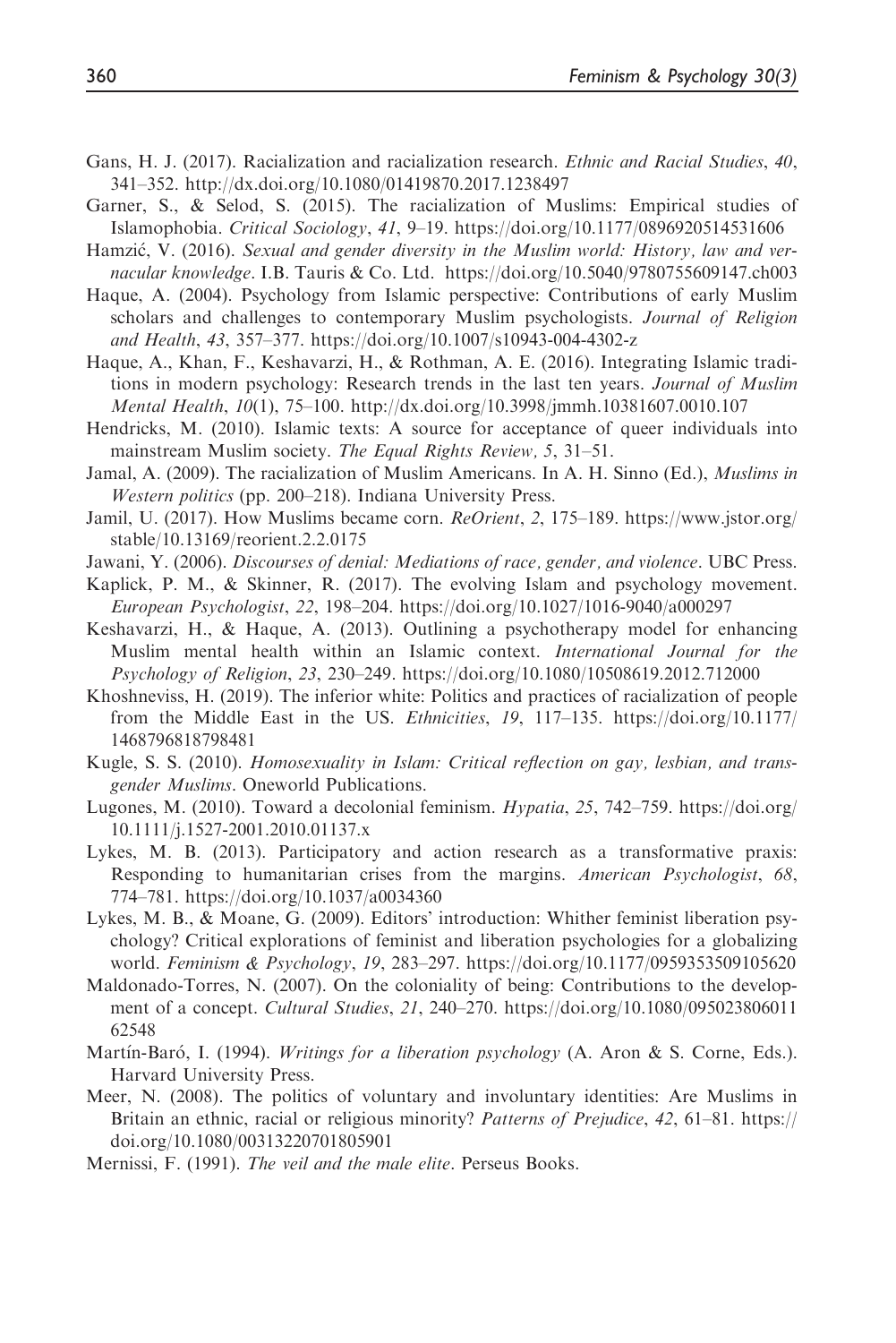- Moane, G. (1999). Gender and colonialism: A psychological analysis of oppression and liberation. Palgrave Macmillan.
- Montero, M. (2009). Methods for liberation: Critical consciousness in action. In C. C. Sonn & M. Montero (Eds.), Psychology of liberation (pp. 73–91). Springer. [https://doi.org/10.]( https://doi.org/10.1007/978-0-387-85784-8_4) [1007/978-0-387-85784-8\\_4]( https://doi.org/10.1007/978-0-387-85784-8_4)
- Moosavi, L. (2015). The racialization of Muslim converts in Britain and their experiences of Islamophobia. Critical Sociology, 41, 41–56.<https://doi.org/10.1177/0896920513504601>
- Mora-Mérida, J. A., & Martín-Jorge, M. L. (2009). Ibn Hazm Al-Andalusi (994–1064) y su "Libro de los Caracteres y de la Conducta". Revista de Historia de La Psicología, 30(2-3), 249–257.
- Munoz, J. E. (1999). Disidentifications: Queers of color and the performance of politics. University of Minnesota Press.
- Musa, I. (2019). The impact of perceived Islamophobia on symptoms of depression, anxiety, and stress and the influence of Muslim identity. Unpublished doctoral dissertation, Saint Louis University.
- Nadwi, M. A. (2007). Al-Muhadditht: The women scholars in Islam. Interface Publications.
- Nkrumah, K. (1965). Neocolonialism: The latest stage of colonialism. Routledge.
- Nobles, W. W. (2015). From Black psychology to Sakhu Djaer: Implications for the further development of a pan African Black psychology. Journal of Black Psychology, 41, 399–414.<https://doi.org/10.1177/0095798415598038>
- Omrani, A., Holtzman, N. S., Akiskal, H. S., & Ghaemi, S. N. (2012). Ibn Imran's 10th century Treatise on Melancholy. Journal of Affective Disorders, 141, 116–119.
- Phung, M. (2011). Are people of colour settlers too? In A. Mathur, J. Dewar, & M. DeGagne (Eds.), Cultivating Canada: Reconciliation through the lens of cultural diversity (pp. 289–298). Aboriginal Healing Foundation.
- Pillay, S. R. (2017). Cracking the fortress: Can we really decolonize psychology? South African Journal of Psychology, 47, 135–140. [https://doi.org/10.1177/](https://doi.org/10.1177/0081246317698059) [0081246317698059](https://doi.org/10.1177/0081246317698059)
- Power, C. (2007, February 27). Reconsideration: A secret history. The New York Times Magazine. [https://www.nytimes.com/2007/02/25/magazine/25wwlnEssay.t.html.](https://www.nytimes.com/2007/02/25/magazine/25wwlnEssay.t.html)
- Pratt, D., & Woodlock, R. (Eds.). (2016). Fear of Muslims? International perspectives on Islamophobia. Springer International Publishing.
- ReOrient Editorial Board. (2015) ReOrient: A forum for critical Muslim studies. ReOrient,  $1, 5-10.$
- Riaz, F. (1973). Badan dareeda (A body torn). Shahi Press.
- Rothman, A., & Coyle, A. (2018). Toward a framework for Islamic psychology and psychotherapy: An Islamic model of the soul. Journal of Religion and Health, 57, 1731–1744. <https://doi.org/10.1007/s10943-018-0651-x>
- Sahin, A. (2013). Reflections on the possibility of an Islamic psychology. Archive for the Psychology of Religion, 35, 321–335.<https://doi.org/10.1163/15736121-12341270>
- Said, E. W. (1978). Orientalism: Western conceptions of the Orient. Penguin Books.
- Selod, S. (2015). Citizenship denied: The racialization of Muslim American men and women post-9/11. Critical Sociology, 41, 77–95.<https://doi.org/10.1177/0896920513516022>
- Selod, S. (2019). Gendered racialization: Muslim American men and women's encounters with racialized surveillance. Ethnic and Racial Studies, 42, 552–569. [https://doi.org/10.](https://doi.org/10.1080/01419870.2018.1445870) [1080/01419870.2018.1445870](https://doi.org/10.1080/01419870.2018.1445870)